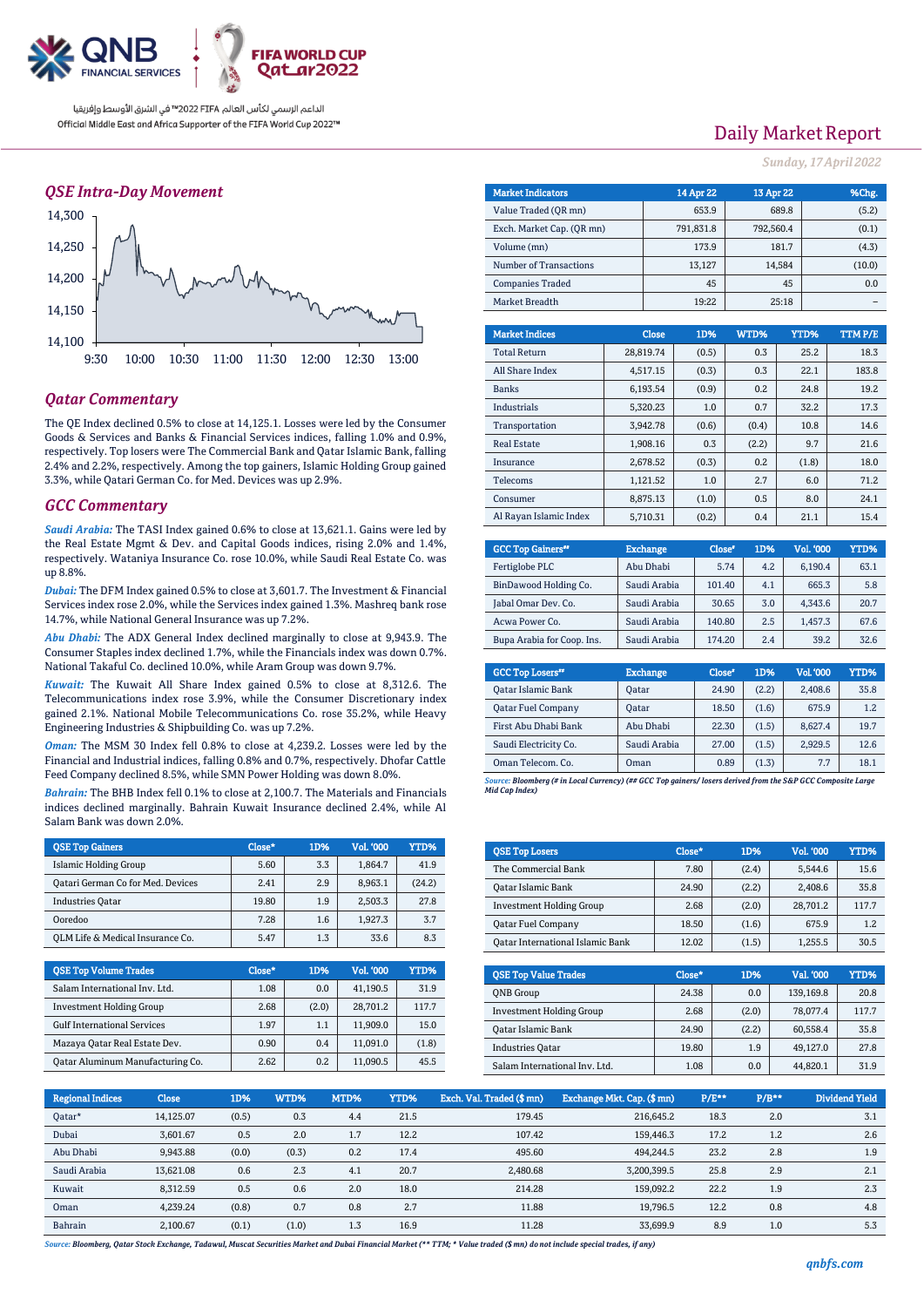

# Daily Market Report

*Sunday, 17April 2022*

## *Qatar Market Commentary*

- The QE Index declined 0.5% to close at 14,125.1. The Consumer Goods & Services and Banks & Financial Services indices led the losses. The index fell on the back of selling pressure from Qatari and Arab shareholders despite buying support from GCC and Foreign shareholders.
- The Commercial Bank and Qatar Islamic Bank were the top losers, falling 2.4% and 2.2%, respectively. Among the top gainers, Islamic Holding Group gained 3.3%, while Qatari German Co. for Med. Devices was up 2.9%.
- Volume of shares traded on Thursday fell by 4.3% to 173.9mn from 181.7mn on Wednesday. Further, as compared to the 30-day moving average of 297.7mn, volume for the day was 41.6% lower. Salam International Inv. Ltd. and Investment Holding Group were the most active stocks, contributing 23.7% and 16.5% to the total volume, respectively.

| <b>Overall Activity</b>        | <b>Buy %*</b> | Sell %* | Net (QR)         |
|--------------------------------|---------------|---------|------------------|
| Qatari Individuals             | 35.72%        | 41.74%  | (39,328,269.8)   |
| <b>Oatari Institutions</b>     | 22.43%        | 27.36%  | (32, 229, 161.8) |
| Oatari                         | 58.15%        | 69.10%  | (71,557,431.6)   |
| <b>GCC</b> Individuals         | 1.02%         | 0.69%   | 2,147,840.6      |
| <b>GCC</b> Institutions        | 5.72%         | 3.24%   | 16,235,443.2     |
| GCC                            | 6.74%         | 3.92%   | 18.383.283.8     |
| Arab Individuals               | 9.45%         | 9.99%   | (3,561,848.6)    |
| <b>Arab Institutions</b>       | 0.01%         | 0.18%   | (1,084,371.6)    |
| Arab                           | 9.46%         | 10.17%  | (4,646,220.2)    |
| Foreigners Individuals         | 2.41%         | 2.11%   | 1,937,551.4      |
| <b>Foreigners Institutions</b> | 23.24%        | 14.70%  | 55,882,816.6     |
| Foreigners                     | 25.65%        | 16.81%  | 57.820,367.9     |

*Source: Qatar Stock Exchange (\*as a % of traded value)*

# *Earnings Releases, Global Economic Data and Earnings Calendar*

### Earnings Releases

| <b>Company</b>                                                                                                 | <b>Market</b> | <b>Currency</b> | Revenue (mn)<br>1Q2022 | % Change<br>YoY | <b>Operating Profit</b><br>(mn) 1Q2022 | % Change<br>YoY          | <b>Net Profit</b><br>(mn) 1Q2022 | % Change YoY |
|----------------------------------------------------------------------------------------------------------------|---------------|-----------------|------------------------|-----------------|----------------------------------------|--------------------------|----------------------------------|--------------|
| Gulf Mushroom Products Co.                                                                                     | Oman          | <b>OMR</b>      | 2.5                    | 35.8%           | 0.9                                    | 88.3%                    | 0.6                              | 176.1%       |
| Oman Chromite Co.                                                                                              | Oman          | <b>OMR</b>      | 0.6                    | $-25.7%$        | $\qquad \qquad -$                      | -                        | 0.2                              | 76.9%        |
| United Finance Co.                                                                                             | Oman          | OMR             | 2.0                    | 7.5%            | 0.6                                    | 35.8%                    | 0.3                              | 66.0%        |
| Financial Corp.                                                                                                | Oman          | OMR             | 0.7                    | 94.8%           | 0.1                                    | $-14.9%$                 | 0.6                              | 125.0%       |
| Dhofar Generating Co.                                                                                          | Oman          | <b>OMR</b>      | 8.2                    | 13.3%           | $\overline{\phantom{a}}$               | $\qquad \qquad =$        | (1.3)                            | N/A          |
| Dhofar Poultry Co.                                                                                             | Oman          | <b>OMR</b>      | 2.4                    | 2.1%            | $\qquad \qquad -$                      | $\qquad \qquad -$        | (0.3)                            | N/A          |
| <b>Oman Cables Industry</b>                                                                                    | Oman          | <b>OMR</b>      | 69.2                   | 40.2%           | $\overline{\phantom{0}}$               | $\overline{\phantom{m}}$ | 2.1                              | 31.5%        |
| Renaissance Services                                                                                           | Oman          | <b>OMR</b>      | 29.9                   | 16.0%           | 5.1                                    | 33.2%                    | 3.5                              | 63.2%        |
| Dhofar Cattle Feed Co.                                                                                         | Oman          | <b>OMR</b>      | 7.5                    | $-11.8%$        | (0.4)                                  | N/A                      | (0.5)                            | N/A          |
| <b>Musandam Power</b>                                                                                          | Oman          | <b>OMR</b>      | 2.9                    | 9.3%            | $\overline{\phantom{0}}$               | $\overline{\phantom{0}}$ | (0.7)                            | N/A          |
| <b>SMN Power Holding</b>                                                                                       | Oman          | OMR             | 12.9                   | $-25.9%$        | 2.5                                    | $-31.9%$                 | 1.5                              | $-31.6%$     |
| Al Omaniya Financial Services                                                                                  | Oman          | <b>OMR</b>      | 3.6                    | $-1.0%$         | $-$                                    | -                        | 0.7                              | 13.2%        |
| Al Jazeera Services                                                                                            | Oman          | <b>OMR</b>      | 1.9                    | 2.6%            | 0.1                                    | $-44.9%$                 | 0.9                              | 0.1%         |
| National Finance Co.                                                                                           | Oman          | <b>OMR</b>      | 11.3                   | 10.5%           | $\overline{\phantom{0}}$               | $\overline{\phantom{m}}$ | 2.5                              | 47.6%        |
| Majan Glass Co.                                                                                                | Oman          | <b>OMR</b>      | 2.9                    | 14.5%           | $\qquad \qquad -$                      | $\qquad \qquad =$        | (0.1)                            | N/A          |
| Salalah Port Services                                                                                          | Oman          | <b>OMR</b>      | 18.2                   | 8.5%            | $\qquad \qquad -$                      | $\qquad \qquad -$        | 0.9                              | $-44.8%$     |
| Al Suwadi Power                                                                                                | Oman          | <b>OMR</b>      | 12.0                   | $-13.2%$        | $\overline{\phantom{0}}$               | $\overline{\phantom{m}}$ | 2.0                              | $-19.6%$     |
| Al Batinah Power                                                                                               | Oman          | <b>OMR</b>      | 6.1                    | 16.8%           | $\qquad \qquad -$                      | $\overline{\phantom{m}}$ | (1.9)                            | N/A          |
| Financial Services Co.                                                                                         | Oman          | <b>OMR</b>      | 0.2                    | 88.6%           | $\overline{\phantom{a}}$               | $\overline{\phantom{m}}$ | 3.2                              | 1.2%         |
| Vision Insurance<br>concer Company John DEM, ADV, MCM, TACL DID, MILling in Thomas Jo, #Financial for 1.09099) | Oman          | <b>OMR</b>      | 4.6                    | 0.7%            | $\qquad \qquad -$                      | -                        | 0.1                              | 305.3%       |

*Source: Company data: DFM, ADX, MSM, TASI, BHB. (#Values in Thousands, \*Financial for 1Q2022)*

#### Global Economic Data

| <b>Date</b> | <b>Market</b> | <b>Source</b>                     | <b>Indicator</b>                     | Period    | <b>Actual</b> | Consensus        | <b>Previous</b> |
|-------------|---------------|-----------------------------------|--------------------------------------|-----------|---------------|------------------|-----------------|
| 04/14       | <b>US</b>     | U.S. Census Bureau                | Retail Sales Advance MoM             | Mar       | 0.50%         | 0.60%            | 0.30%           |
| 04/14       | <b>US</b>     | U.S. Census Bureau                | Retail Sales Ex Auto MoM             | Mar       | 1.10%         | 1.00%            | 0.20%           |
| 04/14       | <b>US</b>     | <b>U.S. Census Bureau</b>         | Retail Sales Ex Auto and Gas         | Mar       | 0.20%         | 0.20%            | $-0.40%$        |
| 04/14       | <b>US</b>     | U.S. Census Bureau                | Retail Sales Control Group           | Mar       | $-0.10%$      | 0.10%            | $-1.20%$        |
| 04/14       | <b>US</b>     | <b>Bureau of Labor Statistics</b> | <b>Import Price Index MoM</b>        | Mar       | 2.60%         | 2.30%            | 1.40%           |
| 04/14       | <b>US</b>     | <b>Bureau of Labor Statistics</b> | <b>Import Price Index YoY</b>        | Mar       | 12.50%        | 11.90%           | 10.90%          |
| 04/14       | <b>US</b>     | Department of Labor               | <b>Initial Jobless Claims</b>        | $09-Apr$  | 185k          | 170 <sub>k</sub> | 167k            |
| 04/14       | <b>UK</b>     | Royal Institution of Chartered    | <b>RICS House Price Balance</b>      | Mar       | 74%           | 75%              | 79%             |
| 04/14       | <b>EU</b>     | European Central Bank             | <b>ECB Marginal Lending Facility</b> | $14$ -Apr | 0.25%         | 0.25%            | 0.25%           |
| 04/14       | <b>EU</b>     | European Central Bank             | <b>ECB Deposit Facility Rate</b>     | $14$ -Apr | $-0.5%$       | $-0.5%$          | $-0.5%$         |
| 04/14       | Japan         | Ministry of Finance Japan         | Japan Buying Foreign Bonds           | 08-Apr    | $-41.4b$      | N/A              | $-41666.1b$     |
| 04/14       | Japan         | Ministry of Finance Japan         | Japan Buying Foreign Stocks          | 08-Apr    | $-41146.6b$   | N/A              | $-4781.3b$      |
| 04/14       | Japan         | Ministry of Finance Japan         | Foreign Buying Japan Bonds           | 08-Apr    | ¥873.6b       | N/A              | $-41336.6b$     |
| 04/14       | Japan         | Ministry of Finance Japan         | Foreign Buying Japan Stocks          | 08-Apr    | ¥1675.4b      | N/A              | ¥543.3b         |

*Source: Bloomberg (s.a. = seasonally adjusted; n.s.a. = non-seasonally adjusted; w.d.a. = working day adjusted)*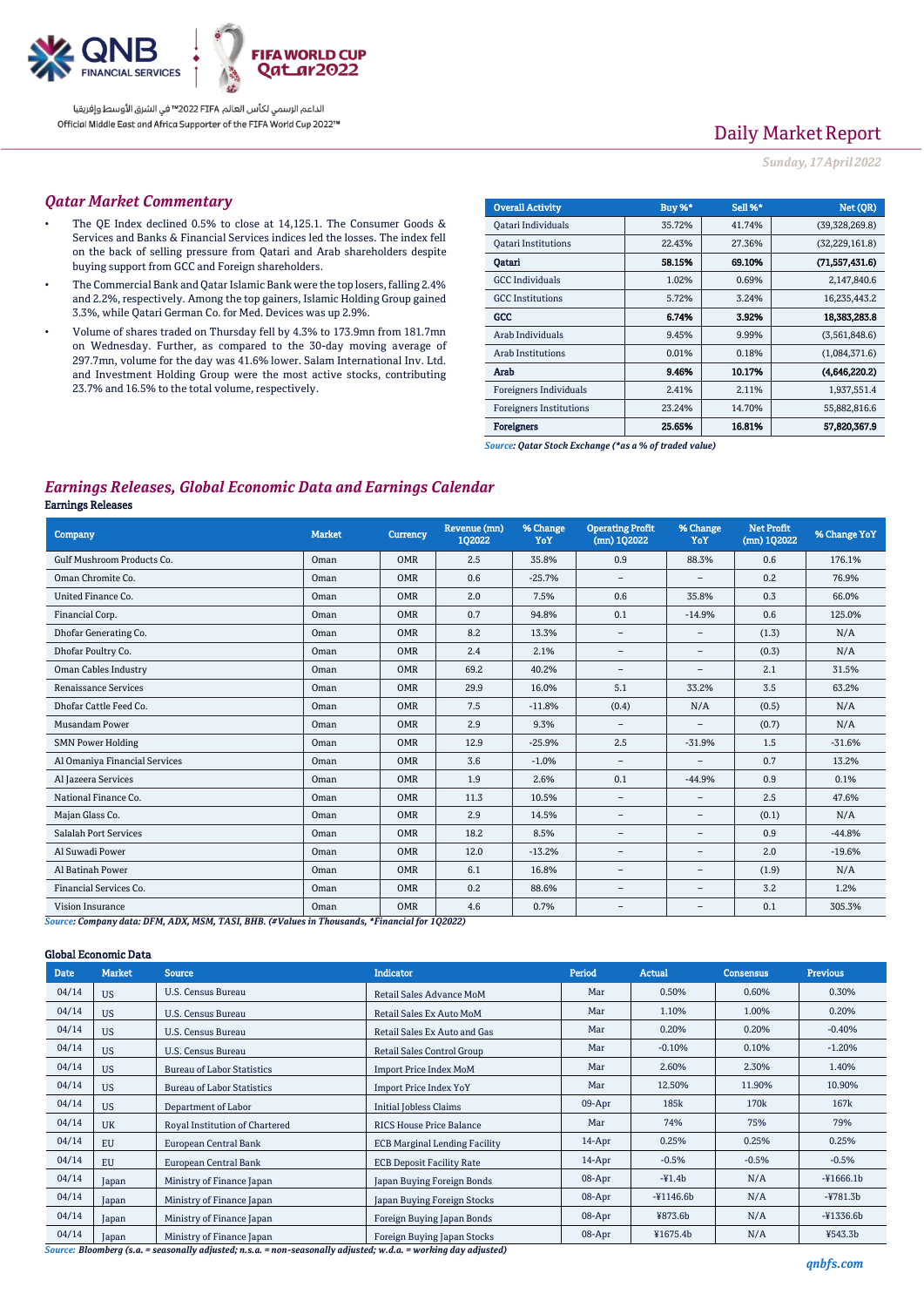

# Daily Market Report

*Sunday, 17April 2022*

#### Earnings Calendar

| <b>Tickers</b> | <b>Company Name</b>                           | Date of reporting 1Q2022 results | No. of days remaining | <b>Status</b> |
|----------------|-----------------------------------------------|----------------------------------|-----------------------|---------------|
| QGTS           | Qatar Gas Transport Company Limited (Nakilat) | 17-Apr-22                        | $\mathbf 0$           | Due           |
| QEWS           | Qatar Electricity & Water Company             | 17-Apr-22                        | $\mathbf 0$           | Due           |
| <b>MCGS</b>    | Medicare Group                                | 18-Apr-22                        | $\mathbf{1}$          | Due           |
| ABQK           | Ahli Bank                                     | 19-Apr-22                        | $\mathbf{2}$          | Due           |
| <b>MKDM</b>    | Mekdam Holding Group                          | 20-Apr-22                        | 3                     | Due           |
| <b>WDAM</b>    | Widam Food Company                            | 20-Apr-22                        | 3                     | Due           |
| <b>CBQK</b>    | The Commercial Bank                           | 20-Apr-22                        | $\sqrt{3}$            | Due           |
| <b>UDCD</b>    | <b>United Development Company</b>             | 21-Apr-22                        | $\overline{4}$        | Due           |
| <b>NLCS</b>    | Alijarah Holding                              | 21-Apr-22                        | $\overline{4}$        | Due           |
| QGMD           | Qatari German Company for Medical Devices     | 24-Apr-22                        | $\overline{7}$        | Due           |
| <b>BRES</b>    | Barwa Real Estate Company                     | 24-Apr-22                        | $7\overline{ }$       | Due           |
| <b>IHGS</b>    | <b>INMA Holding Group</b>                     | 24-Apr-22                        | $7\overline{ }$       | Due           |
| IQCD           | <b>Industries Qatar</b>                       | 25-Apr-22                        | $\,8\,$               | Due           |
| ZHCD           | <b>Zad Holding Company</b>                    | 25-Apr-22                        | 8                     | Due           |
| <b>IGRD</b>    | <b>Investment Holding Group</b>               | 25-Apr-22                        | 8                     | Due           |
| QLMI           | QLM Life & Medical Insurance Company          | 25-Apr-22                        | 8                     | Due           |
| <b>MPHC</b>    | Mesaieed Petrochemical Holding Company        | 26-Apr-22                        | $9\,$                 | Due           |
| QISI           | Qatar Islamic Insurance Group                 | 26-Apr-22                        | 9                     | Due           |
| <b>MERS</b>    | Al Meera Consumer Goods Company               | 26-Apr-22                        | 9                     | Due           |
| <b>MCCS</b>    | Mannai Corporation                            | 26-Apr-22                        | $\boldsymbol{9}$      | Due           |
| <b>VFQS</b>    | Vodafone Qatar                                | 26-Apr-22                        | $9\,$                 | Due           |
| QIMD           | Qatar Industrial Manufacturing Company        | 26-Apr-22                        | $9\,$                 | Due           |
| QOIS           | Qatar Oman Investment Company                 | 27-Apr-22                        | 10                    | Due           |
| QAMC           | <b>Qatar Aluminum Manufacturing Company</b>   | 27-Apr-22                        | 10                    | Due           |
| <b>GISS</b>    | <b>Gulf International Services</b>            | 27-Apr-22                        | 10                    | Due           |
| <b>MARK</b>    | Masraf Al Rayan                               | 27-Apr-22                        | 10                    | Due           |
| <b>DOHI</b>    | Doha Insurance Group                          | 27-Apr-22                        | 10                    | Due           |
| <b>BLDN</b>    | Baladna                                       | 27-Apr-22                        | 10                    | Due           |
| QCFS           | Qatar Cinema & Film Distribution Company      | 27-Apr-22                        | 10                    | Due           |
| <b>AKHI</b>    | Al Khaleej Takaful Insurance Company          | 27-Apr-22                        | 10                    | Due           |

*Source: QSE*

#### *Qatar*

- World Bank: Qatar projected to grow at 4.9% this year Driven by a strong recovery and rising exports, Qatar's economy is expected to grow significantly higher this year compared to last year. The real GDP (Gross Domestic Product) is likely to grow by 4.9% in 2022, according to a World Bank report released yesterday. Qatar's real GDP is estimated to have grown by 3% in 2021. "Real GDP is estimated to rise in 2022 to 4.9% on the heels of boosted hydrocarbon exports of 10%," said the World Bank about Qatar in its 'GCC Economic Update- April 2022'. "Economic recovery is well underway and, despite temporary interruptions from COVID-19, real GDP grew by 3% in 2021, versus a 3.6% contraction the previous year, rebounding in the second quarter of 2021 at an annualized rate of 4% and remaining positive in the third quarter," it added. In Qatar, the Purchasing Managers' Index (PMI) stayed above 50 for all of 2021, reflecting economic expansion that reached a highpoint of 63 in November and has been above 57 ever since. Google mobility data experienced a short-lived dip during the most recent surge of the virus, but retail and recreation, and transit station and workplace mobility, recovered in February 2022 to prepandemic levels. According to the World Bank, the effects of the war in Ukraine on the commodity markets and of its associated economic sanctions are positive, on balance, for Qatar's economy, the largest exporter of Liquid Natural Gas (LNG) in the world. (Peninsula Qatar)
- Qatar Electricity & Water Co. to hold its investors relation conference call on April 19 to discuss the financial results – Qatar Electricity & Water Co. announced that the conference call with the Investors to discuss the

financial results for the Quarter 1 2022 will be held on 19/04/2022 at 12:00 PM , Doha Time. (QSE)

- Widam Food Company to disclose its Q1 financial results on April 20 Widam Food Company to disclose its financial statement for the period ending 31st March 2022 on 20/04/2022. (QSE)
- Qatari German Co. for Medical Devices to disclose its Q1 financial results on April 24 – Qatari German Co. for Medical Devices to disclose its financial statement for the period ending 31st March 2022 on 24/04/2022.  $(OSF)$
- Barwa Real Estate Company to disclose its Q1 financial results on April 24 – Barwa Real Estate Company to disclose its financial statement for the period ending 31st March 2022 on 24/04/2022. (QSE)
- Industries Qatar to hold its investors relation conference call on April 26 to discuss the financial results – Industries Qatar announced that the conference call with the Investors to discuss the financial results for the Quarter 1 2022 will be held on 26/04/2022 at 12:00 PM, Doha Time. (QSE)
- Qatar Oman Investment Company to disclose its Q1 financial results on April 27 – Qatar Oman Investment Company to disclose its financial statement for the period ending 31st March 2022 on 27/04/2022. (QSE)
- Qatar Oman Investment Company to hold its investors relation conference call on April 28 to discuss the financial results – Qatar Oman Investment Company announced that the conference call with the Investors to discuss the financial results for the quarter 1 2022 will be held on 28/04/2022 at 12:00 PM, Doha Time. (QSE)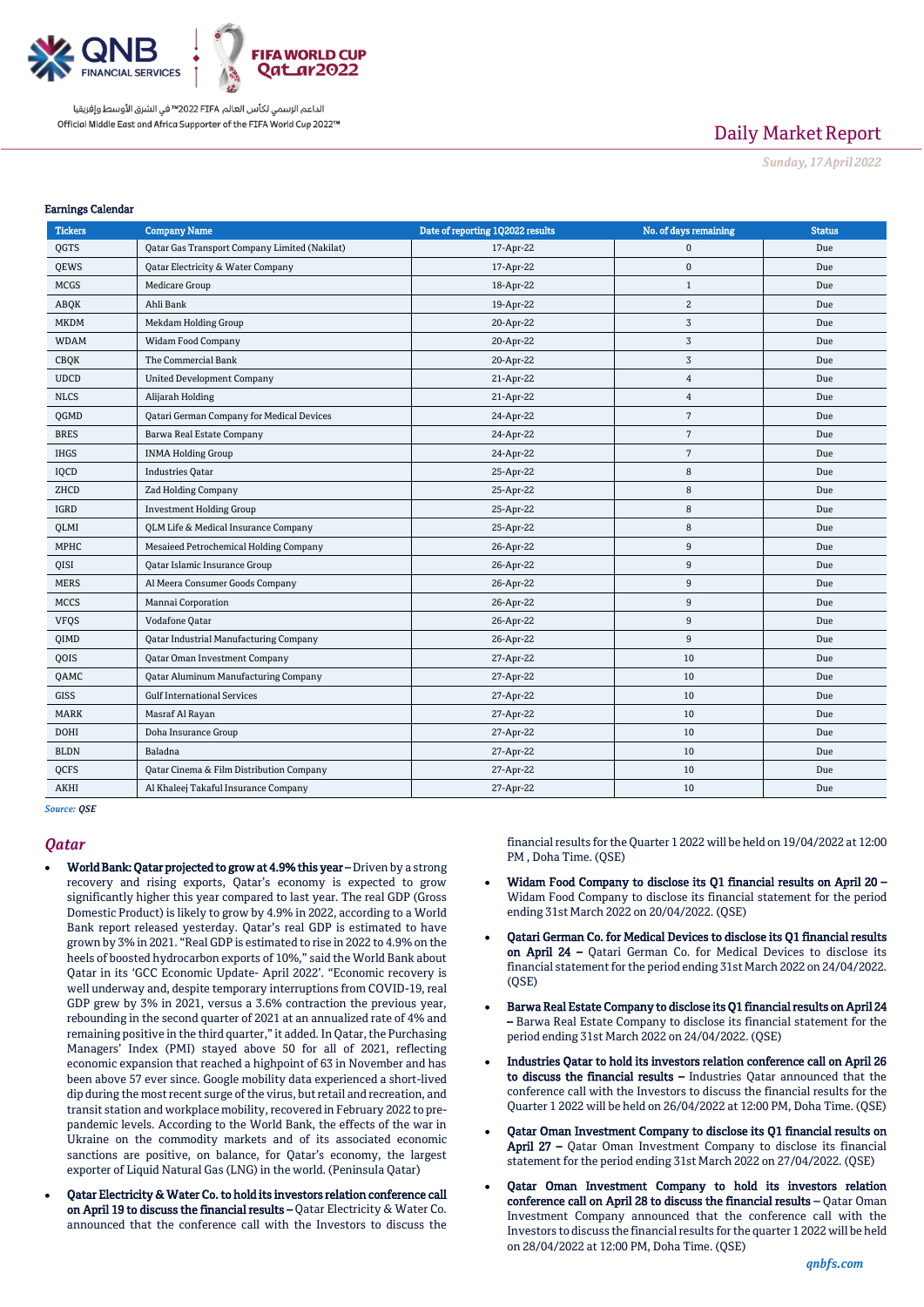

Gulf International Services to disclose its Q1 financial results on April 27

– Gulf International Services to disclose its financial statement for the period ending 31st March 2022 on 27/04/2022. (QSE)

- QE Index ETF (QETF) to disclose its Q1 financial results on April 28 QE Index ETF (QETF) to disclose its financial statement for the period ending 31st March 2022 on 28/04/2022. (QSE)
- Qatar Aluminum Manufacturing to hold its investors relation conference call on April 28 to discuss the financial results – Qatar Aluminum Manufacturing announced that the conference call with the Investors to discuss the financial results for the Q1 2022 will be held on 28/04/2022 at 12:00 PM, Doha Time. (QSE)
- Withdrawal of a decision issued by the Ordinary General Assembly of the Investment Group Holding Company – Investment Holding Group announced the withdrawal of the decision issued by the Ordinary General Assembly held on 11/4/2022, according to which the Ordinary General Assembly approved the distribution of a special remuneration to the members of the Board of Directors of Investment Group Holding Company, for their efforts to complete the acquisition transaction and their efforts during the past year, for violating the provisions of Article (119) of Commercial Companies Law No. 11 of 2015 as amended by Law No. 8 of 2021 and the circular issued by Qatar Financial Market Authority under reference No. H 6-1-2022 dated 27/1/2022. Accordingly, and in order to correct the aforementioned violation, Investment Holding Group confirms that the decision to grant the remuneration subject of the violation has been withdrawn and that it has not been and will not be paid.  $(OSE)$
- Real estate deals rise to QR4.9bn in first quarter Qatar's real estate sector has delivered a remarkable performance in the first quarter of the year with total deals reaching near QR5bn. According to the Ministry of Justice data, the real estate transactions during the first three months of the current year reached QR4.9bn. The first quarter remained abuzz with deal making activity as total 1,251 transactions were recorded during January, February and March. The average size of real estate deals during the quarter was QR3.9mn. During March, total real estate deals worth QR1.5bn were signed. February witnessed the highest amount of deals as real estate transactions worth QR1.74bn were signed during the month while in January deals worth QR1.66bn were signed. The momentum of growth in the country's real estate sector is likely to get stronger during the year. With the FIFA World Cup Qatar 2022 approaching near, the demand for housing units, office spaces, hotel rooms have already begun to rise. Companies have expanded activities which have created additional demand for commercial and residential spaces. Anticipating the high demand due to the mega event, real estate companies have launched new projects. (Peninsula Qatar)
	- Qatar sees 7-fold rise in number of visitors in Q1 The number of visitors to Qatar during first quarter of 2022 has risen by about seven times compared to the previous years, Qatar Tourism (QT) has said. Speaking at the annual Tourism Industry Ramadan Ghabga, QT Chief Operating Officer Berthold Trenkel said they are expecting an even stronger influx of visitors in Qatar in the second half of the year as 2022 kicked off with a "promising start." The event was attended by QT Chairman and Qatar Airways Group Chief Executive, HE Akbar Al Baker, along with officials and distinguished guests from the public and private organizations. Data shows that between January and March 2022, number of visitors reached 316,000, compared to 2020 and 2021 full year figures of 581,000 and 611,000 respectively. In 2019, a pre-COVID-19 year, the visitors tally reached 2.1mn. Trenkel said Qatar Tourism has an ambitious but achievable vision and strategy for 2030, which is to increase the number of visitors to Qatar three fold; and grow the travel and tourism sector's contribution to the GDP from seven to 12%. (Peninsula Qatar)
	- Barwa Real Estate implements Oracle Fusion Cloud for modernized digital IT landscape – Barwa Real Estate Group has announced the execution of 'Fusion Applications' on Oracle Cloud enabling them to automate their back-office operations as well as build strong administrative processes including human resources management, financial management and supply chain management. Amidst the global catastrophe that has had a rapid, unprecedented impact on businesses; Barwa displayed a

# Daily Market Report

*Sunday, 17April 2022*

progressive example by continuing to embrace its technology-driven strategy to transform its operations. The real estate giant adopted a structured and phased approach to digital transformation, collaborating with the best in the market to build a robust ecosystem that supports this transformation. Barwa joined hands with Mannai Trading Company to implement the Oracle Cloud applications, appraising the long-standing collaboration between Mannai and Oracle, which records a staggering number of customer success stories that drive organizations to join the ever-growing Mannai-Oracle community. (Gulf Times)

- Ooredoo enables 5G access for prepaid customers Ooredoo Qatar has announced a promotion offering 5G access at no extra charge for all its prepaid customers. To ensure its customers can stay connected to friends and loved ones while experiencing the phenomenal power of 5G, Ooredoo has opened up its groundbreaking 5G network to all Hala customers with a 5G-enabled certified device. Turkey Al Jabir, Assistant Director B2C Campaign Management at Ooredoo, said: "We know having the best connection is a huge priority for our customers, as is being able to rely on stable, super-speed Internet. We're delighted to offer all our prepaid customers with a 5G-enabled certified device access to our incredible 5G network, and we hope they enjoy many blessed moments with those closest to them, both during Ramadan and in the weeks ahead." Hala customers need take no action to access the 5G network as it will be automatically. (Peninsula Qatar)
- Qatar Tourism announces first Eid Festival from May 3-5 Qatar Tourism (QT) will be hosting the first-ever Eid Festival from May 3-5 at the Doha Corniche. The announcement came as QT welcomed guests at its Annual Tourism Industry Ramadan Ghabga, bringing industry partners from the public and private sectors together in celebration. Following the resumption of in-person events and festivals, residents and visitors will enjoy three days of exciting family entertainment experiences at the Eid Festival, including the region's first-ever giant balloon parade, in addition to marching bands, daily fi rework displays, carnival games and food stalls, QT said. This will be followed by the return of the Doha Jewellery & Watches Exhibition 2022 (DJWE), with its 18th edition taking place from May 9-13 at the Doha Exhibition and Conference Centre. (Gulf Times)
- Ministry of Transport transactions surge in first quarter of 2022 The Ministry of Transport has recorded increased transitions through Maritime Transport Affairs and Land Transport Sector in the first quarter of this year compared to last three months of 2021. The Ministry has completed 3,309 transactions through Maritime Transport Affairs in the first quarter of this year. It has increased by 6.2% compared to the last quarter of 2021. Out of total 3,309, 3,114 transactions were related to maritime vessels' main services, maritime licenses' services and sailor affairs' main services while 195 transactions were related to maritime system services, the Ministry of Transport announced on its Twitter account. According to data released earlier, the Ministry of Transport had completed a total of 14,535 transactions in 2021. It included 3,173 transactions by Maritime Transport Affairs in fourth quarter of 2021. In the first and second quarters of 2021, the department of Maritime Transport Affairs had conducted 3,537 and 4,382 transactions respectively. The Maritime Transport Sector is committed to developing and modernizing the sector in line with the Ministry's strategic plans aiming at ensuring a safe maritime navigation that meets all safety requirements and obligations and keeping pace with international maritime developments through creative and effective application of international maritime instruments and observation of emerging trends and latest publications. (Peninsula Qatar)
- GECF: Global LNG liquefaction investment may have scaled up to \$23bn in 2021 – LNG liquefaction investment that dropped in 2020 may have scaled up to more than \$23bn in 2021 led by Qatar, US and Russia, according to Gas Exporting Countries Forum (GECF). Qatar's project, with a final investment decision (FID) of \$29bn taken in February 2021 on North East Field expansion, which will add 33mn tonnes per year (mtpy) to the currently existing 77mtpy, is a game-changer, noted the GECF Global Gas Outlook 2050. Asia Pacific, the main destination of the world's LNG at present and by 2050, will represent the largest transformational challenge for the currently fragmented natural gas market. Asia Pacific with 70% share of LNG trade in 2020 to make up for even more impressive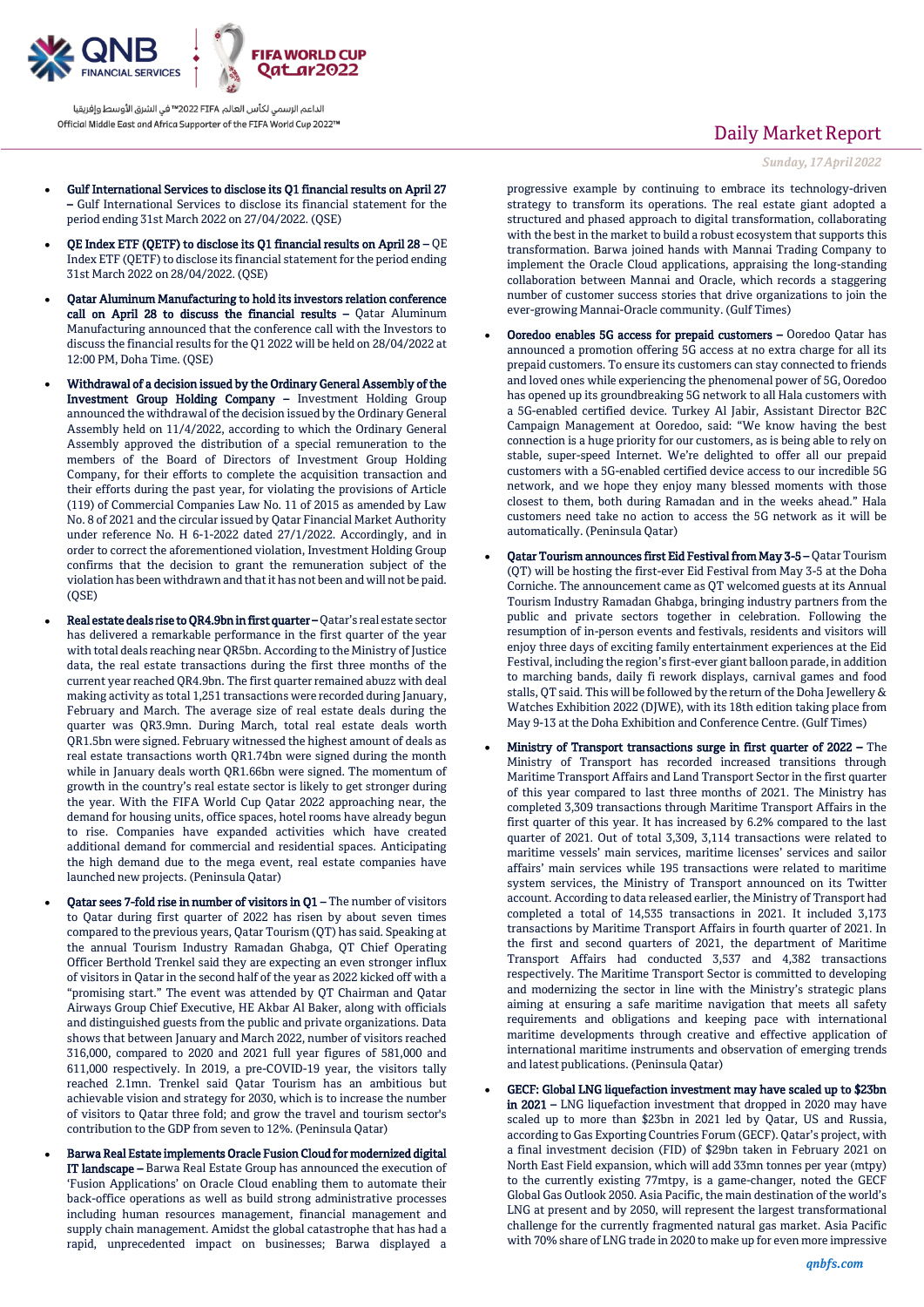

over 80% by 2050. The top four largest LNG importers emerged in Asia Pacific and will remain so in 2050 with India becoming second largest LNG importer. China became the top global LNG importer in 2021 overtaking Japan as the leader in the consumption of liquefied gas, followed by South Korea, and India. By 2050, the majority of incremental growth in natural gas imports will be undoubtedly attributed to Asia Pacific with almost 650bcm additions over 2020-2050. Latin America and Europe, with total increases of 55bcm and 35bcm, respectively will follow, the GECF noted. (Gulf Times)

### *International*

- Mester: Fed aims to bring elevated inflation under control The Federal Reserve's aim is to raise rates quickly enough to bring down inflation without pushing the US economy into recession or damaging the strong jobs market, Cleveland Federal Reserve Bank President Loretta Mester signalled on Thursday. "Currently, labor markets in the US are very tight and inflation is very elevated," Mester said in remarks prepared for delivery at the University of Akron in Ohio. "Our intent is to reduce accommodation at the pace necessary to bring demand into better balance with constrained supply in order to get inflation under control while sustaining the expansion in economic activity and healthy labor markets." She did not provide fresh details on her view of how fast the Fed should raise interest rates or on the outlook for the economy in Thursday's speech, which was largely focused on workforce development, including how to build better programs and evaluate them adequately. (Reuters)
- Autos rebound fuels US manufacturing output gain in March A sharp rebound in automotive output in March spurred a third straight monthly gain in US factory activity, perhaps signaling the worst of the production woes that have dogged the motor vehicle industry over the last year may have passed. Overall industrial production increased 0.9% last month, keeping pace with February's upwardly revised pace, the Federal Reserve said on Friday. Economists polled by Reuters had forecast factory production accelerating 0.4%. Output jumped 5.5% from a year earlier. Manufacturing, which accounts for 11.9% of the American economy, has benefited from a shift in spending to goods from services during the COVID-19 pandemic. But manufacturers have struggled to cope with the strong demand while labor markets have become extraordinarily tight and supply bottlenecks have persisted due to COVID lockdowns in China and the war in Ukraine. Especially hard hit by supply issues has been the automotive sector, where production has been hampered for more than a year by a global shortage of electronic components, especially the computer chips needed for today's increasingly complex vehicle operating systems. But US motor vehicle and parts production shot up by 7.8% last month, the largest increase since October, after a downwardly revised drop of 4.6% in February. Total assemblies of cars and light trucks rose to nearly 9.5mn vehicles at a seasonally adjusted annual rate, the highest since January 2021, up from 8.3mn the month before. "The auto industry is making a comeback," Bill Adams, chief economist for Comerica Bank, said in a note. "Production plunged in 2021 as the chip shortage idled factories. Now that is reversing as carmakers work through the challenge and find ways to stretch their chip supplies." The production recovery should further fuel a pickup in auto sales that have been held back by the supply shortages, Adams said. Even as consumer spending shifts back toward services in the months ahead as COVID caseloads ease, "vehicle sales have brighter prospects this year than other categories of durable consumer goods." "Since sales last year were held back so much by the chip shortage, vehicle sales are constrained much more by supply than demand, and so will grow solidly in 2022 and 2023 despite higher (interest) rates on car loans and less support from fiscal stimulus," he said. Overall industrial sector capacity utilization, a measure of how fully companies is using their resources, rose to 78.3% last month, the highest in more than three years, from 77.7% the month before. It is 1.2 percentage points below its 1972-2021 average. Capacity use for the manufacturing sector increased to 78.7% in March, the highest level since 2007, from 78.1% in February. Officials at the Fed tend to look at capacity use measures for signals of how much "slack" remains in the economy how far growth has room to run before it becomes inflationary. A separate report from the New York Federal Reserve on Friday showed manufacturing activity in New York state has accelerated in April, even

## Daily Market Report

*Sunday, 17April 2022*

as inflationary pressures kept building. Its Empire State Manufacturing Index rose to a four-month high of 24.6 after a reading of negative 11.8 in March. The survey's prices paid index shot to a record high of 86.4 from 73.8 last month. Optimism in the outlook waned, however, with the sixmonth outlook index dropping to 15.2, the lowest in about two years, from 36.6 in March. (Reuters)

- US business inventories beat expectations in February US business inventories increased more than expected in February amid a moderation in sales, data showed on Thursday. Business inventories rose 1.5% after climbing 1.3% in January, the Commerce Department said. Inventories are a key component of gross domestic product. Economists polled by Reuters had forecast inventories rising 1.3%. Inventories jumped 12.4% on a yearon-year basis in February. Retail inventories increased 1.2% in February, instead of 1.1% as estimated in an advance report published last month. That followed a 2.0% rise in January. Motor vehicle inventories rose 0.9% as estimated last month. They increased 2.7% in January. Retail inventories excluding autos, which go into the calculation of GDP, climbed 1.4%, rather than 1.2% as estimated last month. Inventory investment surged at a robust seasonally adjusted annualized rate of \$193.2bn in the fourth quarter, contributing 5.32 percentage points to the quarter's 6.9% growth pace. Most economists see further scope for inventories to rise, noting that inflation-adjusted inventories remain below their prepandemic level. Sales-to-inventory ratios are also low. Businesses are restocking after drawing down inventories from the first quarter of 2021 through the third quarter. Growth estimates for the first quarter are around a 1.0% rate. Wholesale inventories increased 2.5% in February. Stocks at manufacturers gained 0.6%. Business sales rose 1.0% in February after rebounding 4.1% in January. At February's sales pace, it would take 1.26 months for businesses to clear shelves, down from 1.25 months in January. (Reuters)
- US import prices accelerate in March on petroleum US import prices accelerated by the most in 11 years in March as Russia's war against Ukraine boosted petroleum prices, another sign that high inflation could persist for a while. Import prices jumped 2.6% last month, the largest rise since April 2011, after increasing 1.6% in February, the Labor Department said on Thursday. In the 12 months through March, prices raced 12.5%, the largest gain since September 2011, after advancing 11.3% in February. Economists polled by Reuters had forecast import prices, which exclude tariffs, increasing 2.3%. The Russia-Ukraine war has driven up prices of oil and other commodities, like wheat and sunflower oil. Government data this week showed monthly consumer prices increasing by the most in 16- 1/2 years in March, while producer prices notched their largest gain since December 2009. The Federal Reserve in March raised its policy interest rate by 25 basis points and has signaled bigger rate hikes down the road. Imported fuel prices jumped 14.6% last month after rising 10.0% in February. Petroleum prices shot up 16.1%, while the cost of imported food edged up 0.1%. Excluding fuel and food, import prices accelerated 1.2%. These so-called core import prices increased 0.7% in February. They jumped 7.1% on a year-on-year basis in March. The report also showed export prices soared 4.5% in March, the largest since the monthly series started in January 1989, after advancing 3.0% in February. Prices for agricultural exports surged 4.7%. Non-agricultural export prices vaulted 4.5%. Export prices jumped 18.8% year-on-year in March. That was the largest increase on record and followed a 16.5% increase in February. (Reuters)
- Fed's Harker says expects 'methodical' rate hikes to fight 'too high inflation' – Philadelphia Federal Reserve President Patrick Harker on Thursday repeated his view that the US central bank will deliver "a series of deliberate, methodical hikes" to interest rates this year to bring down widespread and "far too high" inflation. "While the Fed cannot do much to ameliorate the supply issues that are increasing inflation, we can begin to affect demand," Harker said in remarks prepared for delivery at Rider University in Lawrence Township, New Jersey. The speech reiterated Harker's recent views on the outlook and the effect of tighter monetary policy, which he said will help reduce economic growth this year to around 3.5% and to 2% to 2.5% in the next couple years. Inflation too "should begin to taper" this year, he said, ending 2022 at around 4% and over the next couple years falling to the Fed's 2% target. Fed policymakers began raising rates last month with a quarter-of-a-percentage point increase and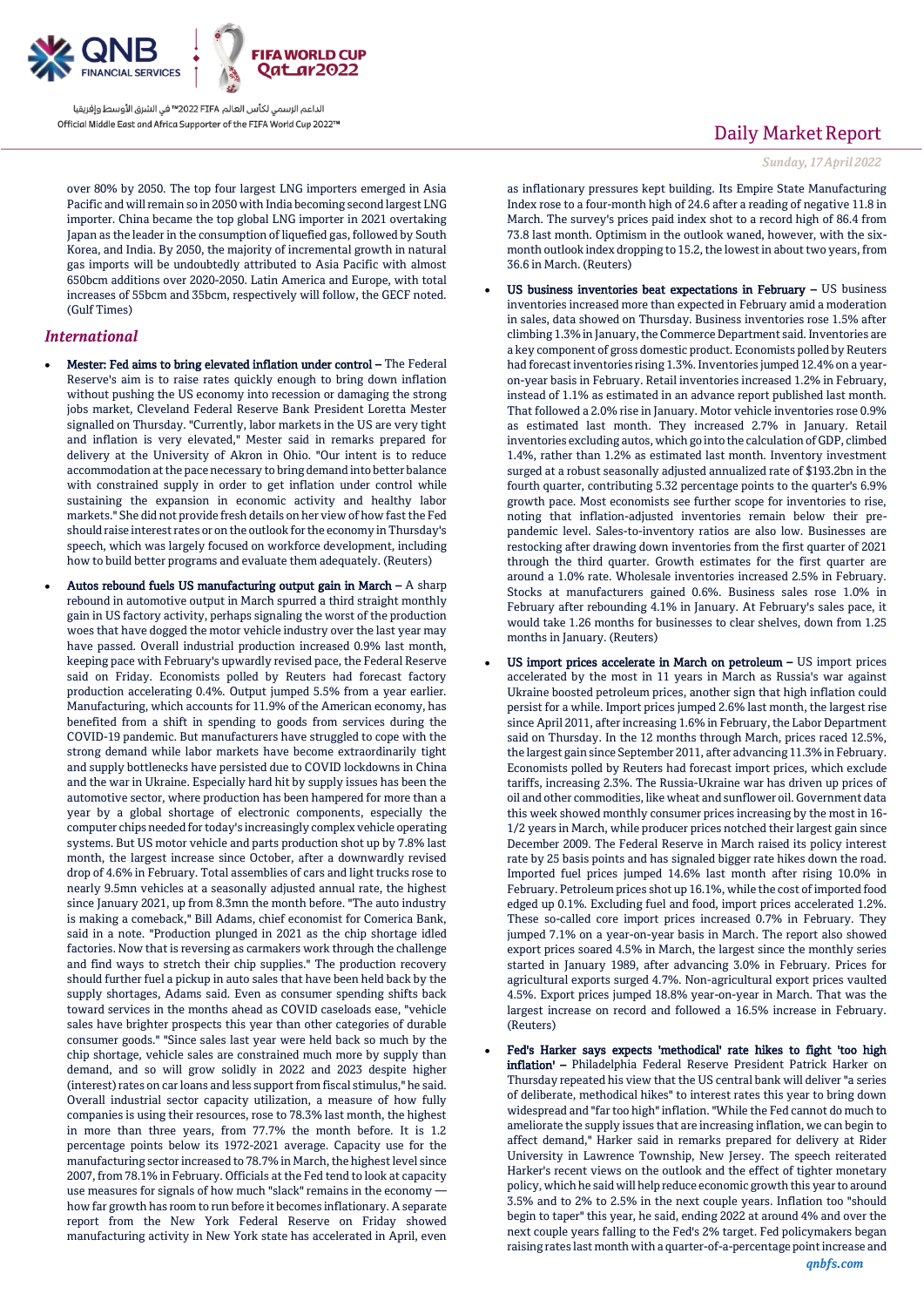

are expected to accelerate their pace of policy tightening when they next meet in May. Interest rate futures traders currently expect the Fed to deliver half-point interest rate hikes at its next three meetings before returning to quarter-point hikes for the last three meetings of the year. That would bring the Fed's policy rate, now in the range of 0.25% to 0.5%, to a range of 2.5% to 2.75% by the end of the year. (Reuters)

- US consumer mood brightens in early April, survey shows US consumer sentiment rebounded unexpectedly in early April from a decade low with the strong job market lifting the outlook for wage growth and a fall in gasoline prices from the previous month's record high helping to cap expectations for a further acceleration in inflation, a survey showed on Thursday. The University of Michigan's Consumer Sentiment Index rose to 65.7 on a preliminary basis this month from a final reading of 59.4 in March, which had been the lowest since 2011. That topped expectations for a reading of 59, according to a Reuters poll of economists, and helped snap a skid of three consecutive monthly declines. The increase came almost entirely from a jump in the expectations index to 64.1 on a preliminary basis from a March final level of 54.3. Assessments of current conditions were little changed. Consumers' estimates for the rate of inflation over the next year were unchanged at 5.4%, which is the highest since 1981 and signals that consumer have some faith that measured inflation will recede from a four-decade high of 8.5% hit in March. And, for a third straight month, they estimated inflation over the next five years at 3.0%. The US Federal Reserve last month lifted interest rates for the first time since 2018 and officials there have signaled an aggressive campaign of rate hikes in the months ahead to rein in inflation. The improvement in expectations was powered by a 29.4% jump in the economic outlook for the year ahead and a 17.2% increase in personal financial expectations, survey Director Richard Curtin said in a statement. "A strong labor market bolstered wage expectations among consumers under age 45 to 5.3% - the largest expected gain in more than three decades, since April 1990," Curtin said. He also said consumers estimated a negligible change in gas prices in the year ahead after the previous month's prediction that they would rise by nearly 50 cents a gallon a year out. Gas prices have dropped by more than 25 cents a gallon after hitting a record \$4.33 in early March, according to AAA. (Reuters)
- Britons spend more, go out less in early April British consumers spent more in early April, partly due to soaring fuel prices, but fewer people left their homes to go to work, shop or socialize, raising the prospect of an economic slowdown caused by a cost-of-living squeeze. Weekly credit and debit card data showed spending in the week to April 7 was 2 percentage points higher than the week before, though this was not adjusted for seasonal factors or inflation. The Office for National Statistics said overall spending was 6% higher than in February 2020, before the COVID-19 pandemic, while average prices have risen by more than 8% since then. Consumer price inflation has picked up sharply over the past year and last month, budget forecasters predicted it would reach nearly 9% by the end of the year, ushering in the biggest cost-of-living squeeze since records began in the late 1950s. The Bank of England expects growth to slow sharply this year as households' disposable income drops in real terms. The most recent rise in spending was led by a 6-percentage-point week-on-week increase in 'work-related' spending, which includes the cost of fuel for commuting, the ONS said, while spending on socializing was up by 4 percentage points too. The higher spending figures, which come from interbank CHAPS payments data collected by the BoE, contrast with a fall in the number of Britons visiting places of work, shops, and restaurants over the same period. Google Mobility figures published by the ONS showed a 4% week-on-week drop in visits to workplaces and a 1% decline in visits to 'retail stores and recreation areas', while OpenTable restaurant booking figures dropped by 2 percentage points. Looking ahead, British banks are concerned that defaults on a wide range of loans will rise, according to a quarterly survey by the BoE, also published on Thursday. Rates of default for mortgages, unsecured consumer lending and business loans are all expected to be higher in the three months to the end of May than in the three months before. That said, recent rates of default have been low, and concerns about big rises in default rates in previous surveys have not come to pass. The survey also showed lenders intended to reduce the availability of mortgages by the most since the early days of the coronavirus pandemic

# Daily Market Report

*Sunday, 17April 2022*

in 2020. "The anticipated pull back in credit availability reflects rising market interest rates rather than ... criteria over which lenders have more control," said Andrew Wishart, senior property economist at Capital Economics. Financial markets expect the BoE to raise rates to at least 2% by the end of the year, up from 0.75% currently. (Reuters)

- BoE: UK lenders expect more defaults, less mortgage lending British lenders expect loan defaults to rise over the coming months and plan to rein in mortgage lending by the greatest amount since the early days of the COVID-19 pandemic, a Bank of England survey showed on Thursday. The BoE's quarterly credit conditions survey showed lenders expect more defaults on mortgages, unsecured consumer lending and business loans in the three months to the end of May, although outright losses on mortgage lending were expected to remain stable. (Reuters)
- Survey: London financial vacancies continue post-pandemic climb Britons' earnings shrank by the most since 2013 in February when adjusted for surging inflation, despite unemployment falling to its joint lowest in almost 50 years, highlighting the challenges facing the Bank of England. The jobless rate sank to 3.8% in the three months to February from 3.9% before, official figures showed, matching a rate last seen in late 2019 and one that has not been lower since 1974. Annual growth in average earnings excluding bonuses picked up to 4.0% from 3.8% but fell short of rising inflation - which hit 6.2% in February - and led to a 1.3% drop in its real value, the Office for National Statistics (ONS) said. "Soaring inflation is casting a big shadow over an otherwise buoyant labour market," Nye Cominetti, an economist at the Resolution Foundation think tank, said. Compared with before the pandemic, British employers are struggling to hire and job vacancies rose to a record high of 1.288mn in the first quarter of 2022. The tight labour market is making many Banks of England (BoE) policymakers fear that Britain's currently high inflation - pushed up by energy prices and post-pandemic supplychain difficulties - could become entrenched. The BoE has raised interest rates three times since December, more than any other big central bank, and markets expect it do so again at its next meeting in May. But the BoE also fears growth will slow sharply this year as the squeeze on living standards intensifies. Government budget forecasters predict inflation will peak at nearly 9% at the end of the year, and that living standards are set to see their biggest fall since records began in the late 1950s once the effect of April's payroll tax rises is included. Figures due on Wednesday are expected to show consumer prices rose by 6.7% in the 12 months to March. (Reuters)
- China March new home prices stall again as COVID damps sentiment Growth in new home prices in China was flat again in March versus the previous month, government data showed on Friday, pointing to fragile demand as growing COVID-19 lockdown measures dampened consumer confidence. Average new home prices in 70 major cities were unchanged on a month-on-month basis for the second time in a row, according to Reuters calculations based on March data from the National Bureau of Statistics (NBS). On a year-on-year basis, new home prices rose 1.5%, the slowest pace since November 2015, and easing from a 2.0% gain in February. Over 60 cities have eased curbs on home purchases to support the ailing property market, after a government campaign to reduce developers' high debt levels pushed the sector into a deep chill in the second half of 2021. Banks in over 100 Chinese cities have lowered mortgage rates by around 20 to 60 basis points since March, central bank official Zou Lan said on Thursday. But after signs of improvement in January, a surge in cases of the highly transmissible Omicron variant and strict virus lockdown measures have again cooled demand in many cities. In tier-one cities, prices gained 0.4% on month, narrowing from a 0.5% rise in February, while growth in tier-two cities was zero. "The growth slowdown in first-tier cities in March was mainly due to the impact of the COVID pandemic, indicating weaker market expectations," said analyst Xu Xiaole at Beike Research Institute. More cities are likely to relax property curbs in the near future, and demand will be gradually released, said Xu. The property market in the commercial hub of Shanghai slowed with home prices rising at the slowest pace in four months, at 0.3% month-on-month. Shanghai is in the midst of China's worst outbreak since the virus emerged in Wuhan in late 2019, reporting more than 20,000 cases daily amid an unprecedented citywide lockdown. Dozens more cities are in partial or full lockdown. Price growth in Shanghai does not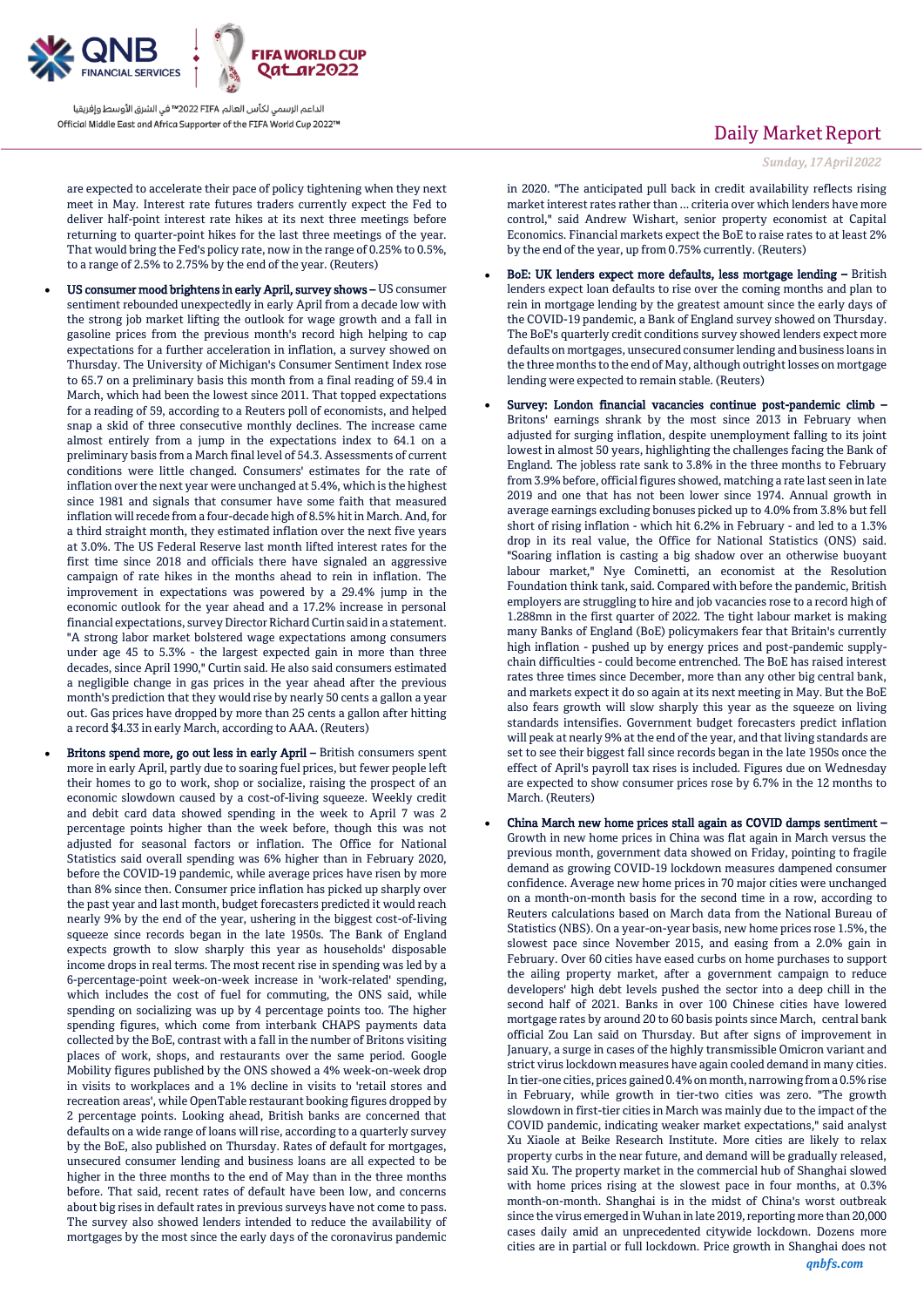

reflect the overall market situation, said analyst Lu Wenxi at property agency Centaline. "The growth in new home prices in Shanghai will further ease in April," Lu added. In March, transactions by value of newly built homes in Shanghai slumped 27% from a month earlier to 36.2bn yuan (\$5.68bn) , financial magazine Yicai said. China's State Council, or cabinet, on Wednesday said more policy measures are needed to support the economy, but analysts are unsure if interest rate cuts would quickly reverse the slump if the government maintains its zero tolerance COVID-19 policy. In the first 12 days of April, new home sales by volume in 30 cities surveyed by Wind were down 55.6% year-on-year, analysts at Nomura said in a client note on Wednesday. (Reuters)

- China keeps medium-term policy rate unchanged, but markets expect more easing – China's central bank kept borrowing costs of its mediumterm policy loan unchanged for the third straight month as expected on Friday, despite Beijing calling for more monetary stimulus to cushion an economic slowdown. The People's Bank of China (PBOC) said it was keeping the rate on 150-bn-yuan (\$23.52bn) worth of one-year mediumterm lending facility (MLF) loans to some financial institutions unchanged at 2.85% from the previous operation, to "maintain banking system liquidity reasonably ample", according to an online statement. Thirty-one out of the 45 traders and analysts, or nearly 70% of all participants in a Reuters poll, forecast no change to the MLF rate. Instead, markets increasingly expect an imminent reduction in the amount of cash banks must set aside as reserves, after the State Council, or cabinet, called on Wednesday for the timely use of such monetary tools. Global investment banks including Citi expect such a reserve requirement ratio (RRR) reduction could be delivered as early as Friday, with many expecting more easing measures still on the way. "We doubt the forthcoming RRR cut will be the last easing move either, given the severe headwinds facing China's economy," said Julian Evans-Pritchard, senior China economist at Capital Economics. "We continue to anticipate another 20 basis points of policy rate cuts this year and a further acceleration in credit growth." The recent fast spread of COVID-19 cases has induced lockdowns in a dozen of cities across the country, including the financial hub of Shanghai, raising concern over wider disruptions to economic activity. That means policymakers will need to offer more stimulus to ensure the economy is on course to hit this year's growth target of around 5.5%, analysts say. A latest Reuters poll showed China's economic growth is likely to slow to 5.0% in 2022 amid renewed COVID-19 outbreaks and a weakening global recovery, piling pressure on the central bank to ease policy further. (Reuters)
- China's GDP growth seen slowing to 5.0% in 2022 on COVID hit China's economic growth is likely to slow to 5.0% in 2022 amid renewed COVID-19 outbreaks and a weakening global recovery, a Reuters poll showed, raising pressure on the central bank to ease policy further. The forecast growth for 2022 would be lower than the 5.2% analysts tipped in a Reuters poll in January, suggesting the government faces an uphill battle in hitting this year's target of around 5.5%. Growth is then forecast to pick up to 5.2% in 2023. Gross domestic product (GDP) likely grew 4.4% in the first quarter from a year earlier, according to the median forecasts of 41 economists polled by Reuters, outpacing the fourth-quarter's 4.0% due to a solid start in the first two months. Analysts believe March activity could take a blow from China's efforts to contain its biggest COVID outbreak since the coronavirus was first discovered in the city of Wuhan in late 2019. "March activity data is likely to have seen a notable deterioration, but that would just be the tip of the iceberg as the economically damaging lockdowns only started in mid-March," analysts at Societe Generale said in a note. "However, real GDP growth might avoid falling below 4%, thanks to the infrastructure push, the reporting methods and the surprisingly strong data seen in January and February." On a quarterly basis, growth is forecast to fall to 0.6% in the first quarter from 1.6% in October-December, the poll showed. The government is due to release first-quarter GDP data, along with March activity data, on April 18, at 0200 GMT. GDP expanded 8.1% in 2021, its best showing in a decade, but momentum cooled markedly over the course of last year, weighed by debt problems in the property market and anti-virus measures that hit consumer confidence and spending. Last year, policymakers focused on curbing property and debt risks, which exacerbated the economic slowdown. The PBOC last cut the one-year LPR by 10 basis points in

## Daily Market Report

*Sunday, 17April 2022*

January and last cut the RRR by 50 basis points in December. Consumer inflation is expected quicken to 2.2% in 2022 from 0.9% in 2021, before picking up to 2.3% in 2023, the poll showed. (Reuters)

- China cuts reserve requirements for banks as economy slows China said on Friday it would cut the amount of cash that banks must hold as reserves for the first time this year, releasing about 530bn yuan (\$83.25bn) in long-term liquidity to cushion a sharp slowdown in economic growth. The People's Bank of China (PBOC) said on its website it would cut the reserve requirement ratio (RRR) for all banks by 25 basis points (bps), effective from April 25, but analysts said it might not yet be enough to reverse the slowdown. Heightened global risks from the war in Ukraine and within China widespread COVID-19 lockdowns and a weak property market have triggered convulsions in the world's second-largest economy that are quickly spilling over into global supply chains. China's exports, the last major driver of growth, are also showing signs of fatigue, and some economists say the risks of a recession are rising. The PBOC will also continue to keep liquidity broadly stable, while closely watching inflationary trends and policy changes made by developed countries, it said. For city commercial banks that do not have cross-provincial business and rural commercial banks that have an RRR of more than 5%, they are entitled to an additional cut of 25 bps. The weighted average RRR for financial institutions will be lowered to 8.1% after the cut, the central bank said. Ting Lu, chief China economist at Nomura, expects another 25bp RRR cut before the year-end, most likely before mid-2022, before cutting RRR for some big banks that still have relatively high reserve ratios. "We expect the PBOC to focus on increasing its direct credit support to small- and medium-sized enterprises, the agricultural sector, green investment, tech and elderly care via the MLF (medium-term lending facility), relending and rediscounting channels," Lu said. (Reuters)
- Reuters poll: Japan consumer inflation seen picking up, still distant from BOJ target - Japan's core consumer inflation likely accelerated in March from a year earlier but was still well short of the Bank of Japan's price goal, a Reuters poll showed, bolstering the view that the BOJ will lag way behind other central banks in normalising policy. Separate data is expected to show Japan's trade balance remained deep in the red, stoking worries about surging import costs of fuel and commodities, while the yen's weakening to 20-year low past 126 versus the dollar this week adding to the pain. Next week's data would underscore the challenge for Japan's central bank. The weak yen has emerged as a political hot-button issue as lawmakers demand measures to cushion the blow from rising inflation. The nationwide core consumer price index (CPI) data, to be released by the internal ministry at 2330 GMT on April 21, likely rose 0.8% in March from a year earlier, faster than a 0.6% gain in February, the poll of 18 economists showed on Friday. "The pace of rises in the core CPI likely returned to pre-pandemic levels," said Takeshi Minami, chief economist at Norinchukin Research Institute. "The natiowide core index probably picked up in March as import inflation has strengthened due to the weak yen, rising crude oil and commodity prices." Still, rising headline inflation does not mean the BOJ would rush to unwind its monetary stimulus anytime soon. On the contrary, the central bank is expected to stick with its powerful stimulus for some time given the view that the current cost-push inflation is far from sustainable, analysts say. Its long elusive inflation target is 2%. The trade data, to be issued by the Ministry of Finance at 2350 GMT on April 19, will probably show Japan's trade balance remained in a deficit of 100.8bn yen in March, narrowing from 668.3bn yen seen in the previous month. Imports likely jumped 28.9% in the year to March, outpacing a 17.5% gain in exports, the poll showed. (Reuters)
- BOJ likely to raise inflation forecast near 2%, vow to keep easy policy The Bank of Japan (BOJ) is likely to raise its inflation forecast for this fiscal year to near 2% at this month's policy meeting as global commodity inflation drives up energy and food costs, said three sources familiar with the bank's thinking. While the upgrade will bring inflation closer to its 2% target, the central bank will stress its resolve to keep monetary policy ultra-loose to underpin a fragile economic recovery, the sources said. "Consumer inflation may accelerate to near 2% this fiscal year, but mostly due to rising fuel and food costs," one of the sources said. "It's too early to withdraw stimulus because wage growth is slow and the economy is still weak," the source said. In new quarterly projections due to be released at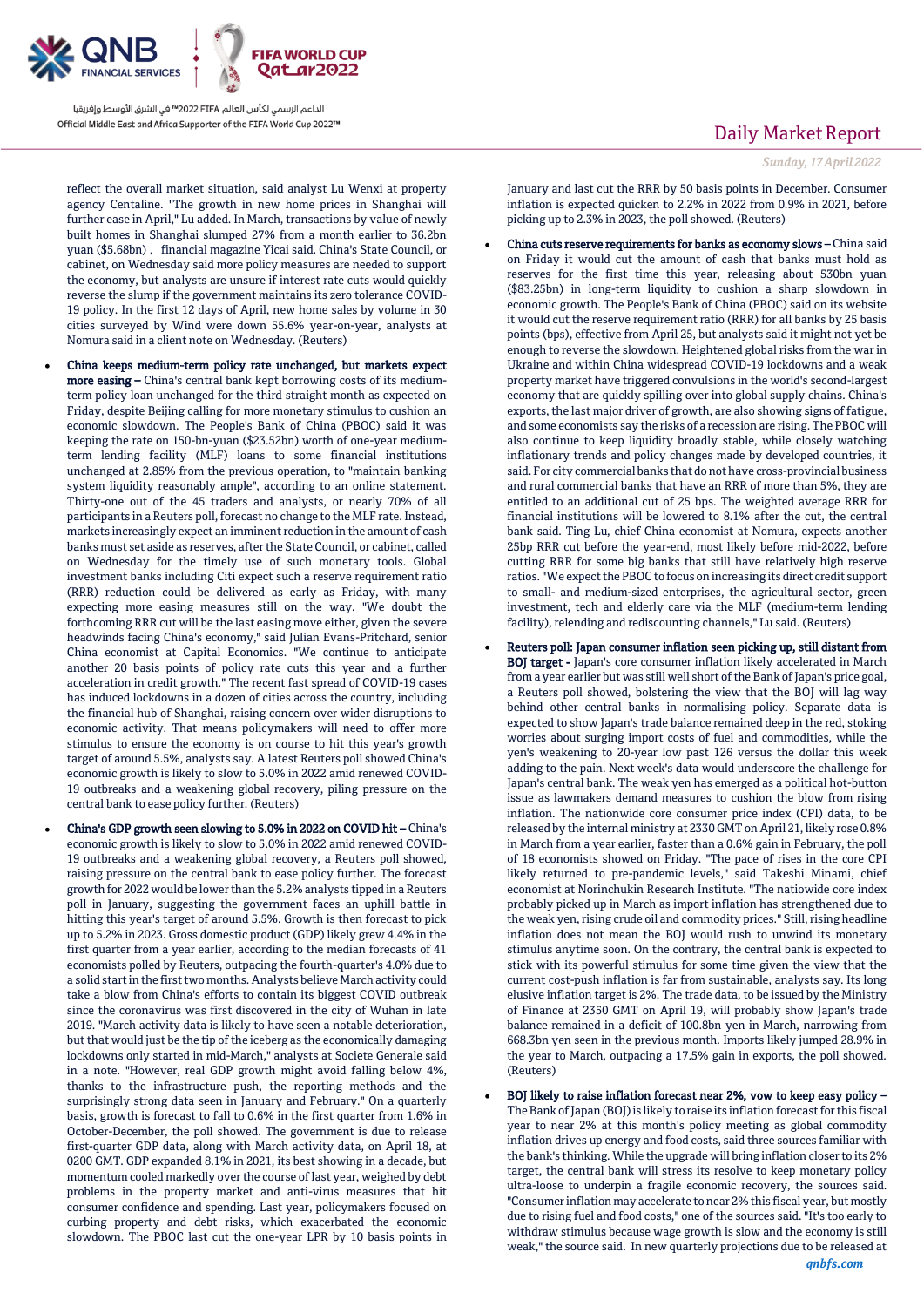

the April 27-28 policy meeting, the BOJ will likely lift its core consumer inflation forecast for the current fiscal year through March 2023 to above 1.5% from the present estimate of 1.1%, the sources said. A Reuters poll in March showed analysts expect core consumer inflation to hit 1.6% in fiscal 2022. The board is also expected to trim this fiscal year's growth forecast, the sources said, as rising raw material costs caused by the Ukraine war hurt global trade and domestic consumption. The BOJ's current forecast, made in January, is for the economy to expand 3.8% this fiscal year, far faster than the 2.6% growth projected in a Reuters poll. While the BOJ still expects the economy to recover, it will likely warn of rising risks to the outlook as the Ukraine crisis weighs on global and domestic demand, the sources said. Analysts say Japanese inflation likely won't gain the kind of momentum seen in countries like the United States, where rising prices are accompanied by strong wage growth, prodding central banks to plan aggressive interest rate increases. The BOJ's new projections will likely show consumer inflation slowing back to around 1% in fiscal 2023 as the impact of recent fuel price rises tapers off, the sources said. In the current forecasts, the BOJ expects core consumer inflation to hit 1.1% in fiscal 2023. Several BOJ executives, including Governor Haruhiko Kuroda, have said core consumer inflation will likely accelerate to around the bank's 2% target from April due to rising fuel costs and the dissipating effect of past cellphone fee cuts. They have also said the BOJ won't respond to cost-push inflation with tighter policy, and it will maintain stimulus until inflation stably hits 2% on the back of strong wage growth. At the policy meeting, the BOJ is widely expected to maintain a pledge to guide short-term interest rates at -0.1% and cap longterm borrowing costs around 0%. (Reuters)

### *Regional*

- World Bank upbeat on GCC; warns of uneven MENA growth Highincome oil exporters in the six-nation GCC will benefit the most from surging oil prices wrought by the Ukrainian war, the World Bank said on Thursday as it warned of "uneven and insufficient" economic growth for the whole of Middle East and North Africa in 2022. Buoyed by oil prices and helped by a vaccination rate much higher than the rest of MENA, the GCC is expected to notch up 5.9% growth this year even as the risk of Covid-19 variants also looms. The GCC's GDP is estimated to have risen 3% in 2021 after contracting five per cent in 2020. (Bloomberg)
- 848bn Gulf countries' holdings of US bonds The investments of the Gulf Cooperation Council countries, in US Treasury bills and bonds at the end of last February, amounted to \$226.17bn (848.1375bn Riyals), compared to \$226.77bn at the end of January 2022, while Saudi Arabia's possession amounted to 45% of the total of those investments in the region, reaching \$116.7bn by the end of last February. (Bloomberg)
- GCC sustainability targets are unlikely to shake up local energy markets – Some GCC countries, notably the United Arab Emirates (UAE), Saudi Arabia, and Bahrain, have announced commitments to net-zero carbon emissions. To achieve net zero, governments would need to ensure that any carbon dioxide released into the atmosphere from domestic corporate activities is offset by an equivalent amount being removed. These policy shifts underline that the region's oil-rich countries are increasingly considering the energy transition in their long-term objectives. More so than in other regions, large domestic energy firms, which contribute materially to overall economies, will be critical to meeting government objectives, due to their large size and environmental footprint. Government objectives are starting to filter down to the energy sector. Specifically, large government-related entities, such as the national oil companies (NOCs) and large chemical players with very strong links to the governments, are aligning their sustainability strategies with national sustainability goals. A few of the big players–including Aramco (not rated) and Saudi Basic Industries Corp. (SABIC; A-/Positive/A-2) in Saudi Arabia–have committed to net-zero targets, which will aid in meeting the Paris Agreement commitments of their respective countries. (Bloomberg)
- Fitch revises Saudi outlook to 'positive' from 'stable' Fitch has revised its outlook on Saudi Arabia to 'positive' from 'stable', and affirmed its A rating, citing improvements in the sovereign balance sheet, higher oil prices and commitment to fiscal consolidation. The ratings agency has

# Daily Market Report

#### *Sunday, 17April 2022*

also forecasted that government debt to GDP will remain below 30% until 2025 and that the government will retain significant fiscal buffers including deposits to the central bank in excess of 10% of the GDP. The agency said the kingdom will record budget surpluses in 2022-2023 for the first time since 2013, equal to 6.7% and 3.5% of GDP, respectively, assuming Brent crude oil prices will average \$100 per barrel and \$80 per barrel, and that Saudi Arabia's oil production will average 10.7mn barrels per day and 11.1mn barrels per day, respectively. (Zawya)

- China, Saudi Arabia pledge to boost ties China and Saudi Arabia have pledged to intensify trade and energy cooperation as part of efforts to strengthen their comprehensive strategic partnership amid the complex development of the international landscape caused by the COVID-19 pandemic and the Ukraine crisis. In a telephone conversation on Friday, President Xi Jinping and Saudi Arabian Crown Prince Mohammed bin Salman Al Saud also vowed to strengthen synergy between the Belt and Road Initiative and Vision 2030, a unique transformative economic and social reform blueprint that is opening Saudi Arabia up to the world and boost the countries' communication and coordination on regional and international affairs. Xi said that the ongoing profound and complex changes of the international and regional situation have highlighted the strategic and overarching significance of China-Saudi Arabia relations. He commended both countries' efforts in the past year to promote the new development of bilateral ties. He said that China gives priority to developing relations with Saudi Arabia and stands ready to work with it to continuously deepen their comprehensive strategic partnership and to deliver more benefits to the two countries and their peoples. Xi stressed that China supports Saudi Arabia in safeguarding national sovereignty, security and stability, and in independently exploring a development path suited to its own national conditions. The country will continue to synergize the Belt and Road Initiative with Saudi Arabia's Vision 2030 and boost high-level bilateral cooperation in fields such as energy, the economy and trade, as well as high tech, he said. Noting that China supports Saudi Arabia's Green Middle East Initiative, Xi welcomed the Arabian country's participation in the China-proposed Global Development Initiative. (Bloomberg)
- Riyadh Chamber signs cooperation deal with China Foreign Trade Center – The Riyadh Chamber signed a cooperation agreement with the China Foreign Trade Center (Canton Fair) to enhance and expand commercial, industrial and investment relations through encouraging cooperation among businesspeople and facilitating the realization of mutual interests in a way that benefits both sides. Vice Chairman of Riyadh Chamber Naif bin Abdullah Al-Rajhi and Deputy Director General of China Foreign Trade Centre and Spokesperson of the Canton Fair Xu Bing signed the agreement on behalf of respective institutions. The agreement aims at enhancing relations and boosting commercial and economic cooperation among businesspeople in the Kingdom of Saudi Arabia and China, including the exchange of information, organizing delegations participating in the fair or other fairs that are organized by the center of its affiliate companies, offering assistance to center delegations that visit the Kingdom of Saudi Arabia, offering assistance in organizing events and completing procedures related to government, industrial and commercial institutions, and enhancing cooperation between the two sides to conduct surveys and evaluations on the Canton Fair and other fairs organized by the center and promoting the fair on the chamber's websites. (Zawya)
- Commercial Operation of Shuqaiq 3 Independent Water Project in the Kingdom of Saudi Arabia – Marubeni Corporation (hereinafter "Marubeni") is pleased to announce that Shuqaiq Three Company for Water owned by Marubeni, Abdul Latif Jameel Commercial Development Company Ltd. (hereinafter "ALJ"), Rawafid Alhadarah Holding Ltd. (hereinafter "Rawafid"), and Acciona Agua S.A. (hereinafter "Acciona") commenced commercial operation of the Shuqaiq 3 Independent Water Project (hereinafter "Project") in the Kingdom of Saudi Arabia (hereinafter "Saudi Arabia"). The Project includes the construction, operation, and maintenance of the RO\*-based desalination plant, which produces 450,000m<sup>3</sup> of water per day (supplied to a population of approximately 2 million). All water produced from the plant will be purchased by Saudi Water Partnership Company (hereinafter, "SWPC") under a 25-year water purchase agreement. Just as in other Gulf Cooperation Council countries, the demand for water in Saudi Arabia is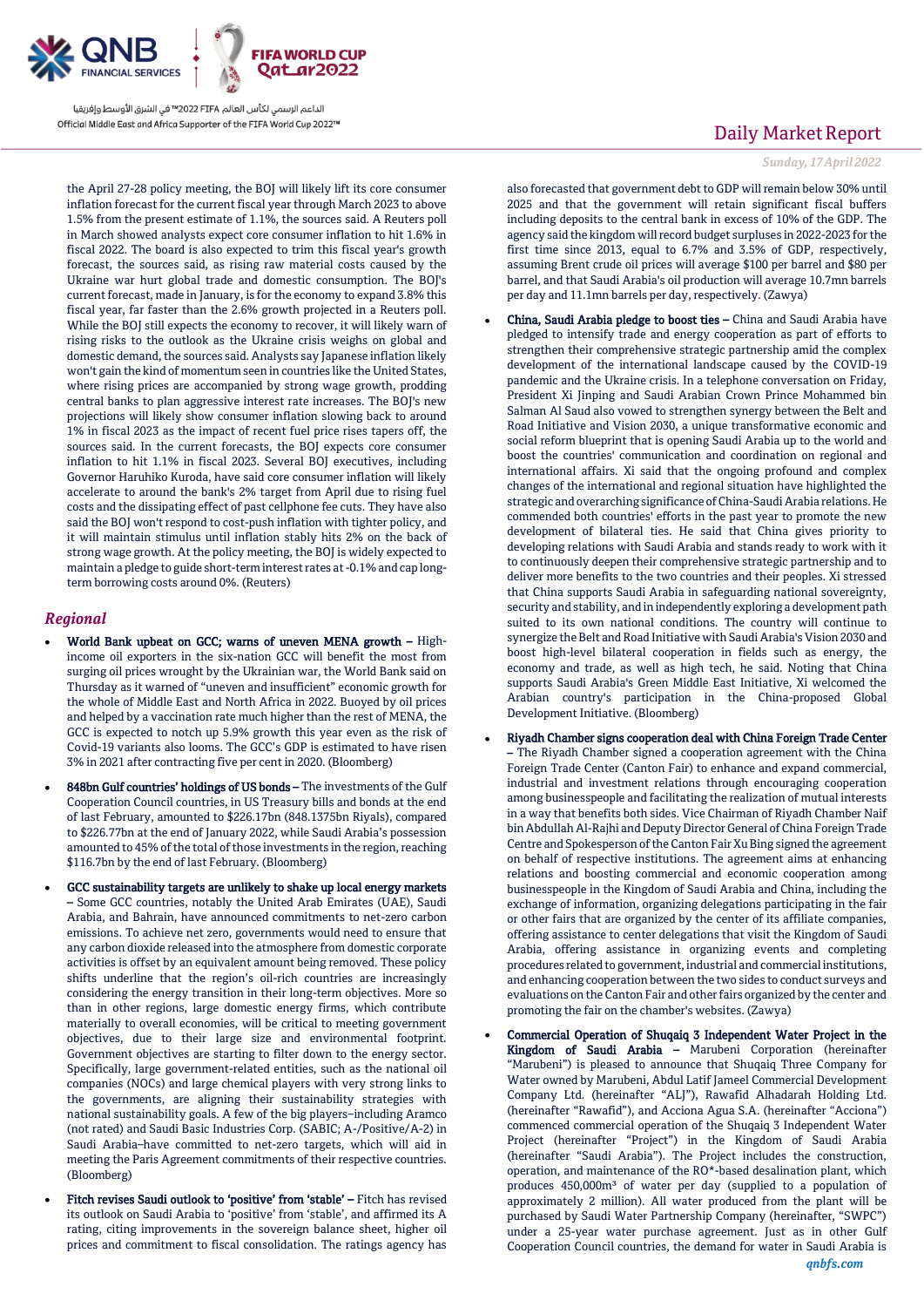

increasing rapidly as both the economy and population of the country continue to grow. There is also demand for energy-efficient RO-based desalination plants, which are independent and do not require coupling with thermal power generation, reflecting the global trend towards renewable energy. Marubeni will leverage its globally-accumulated knowledge and experience to strive to contribute to establish a sustainable society by providing reliable and safe water services to people living in areas where access to water is scarce. (Bloomberg)

- Investopia becomes UAE's first trademark to be registered under Madrid Protocol – The Ministry of Economy (MoE) has received the request to register the Investopia Summit trademark internationally, in line with the country's accession to the Madrid Protocol for International Trademark Registration. Once the procedure is complete, the registration with World Intellectual Property Organization (WIPO) will protect the Summit's trademark in more than 125 countries that are parties to the protocol. Investopia is the UAE's first trademark to be registered under the Madrid Protocol, one of the most prominent services that the Ministry recently added to its list of distinguished services offered to trademark owners, including institutions, companies and individuals. Abdullah Al Saleh, Under-Secretary of the Ministry of Economy, explained that the UAE's intellectual property (IP) environment is witnessing continuous developments as it is one of the most important pillars of the country's knowledge economy and the new economic model, which is based on flexibility, innovation, as well as retention and attracting talent, competencies, and entrepreneurial projects. (Zawya)
- Bahrain, UAE Keen on Bolstering Economic Cooperation Bahrain's King Hamad bin Isa Al Khalifa held talks on Thursday with Abu Dhabi Crown Prince Sheikh Mohammed bin Zayed Al Nahyan, who arrived in Manama for a short visit. They underscored the importance of advancing joint bilateral cooperation in various economic, trade and investment fields. They further underlined the need to work on building on the outstanding achievements in the distinguished ties between their countries, expanding joint cooperation between their private sectors in vital areas with economic returns, and exploring opportunities to develop joint cooperation in the fields of technology, science, energy, renewable energy, environment, health and education. They stressed support to joint Gulf action to address all challenges, based on the common history, goal and destiny, in a way that achieves progress and prosperity for the citizens of the Gulf Cooperation Council states. King Hamad and Sheikh Mohammed called for maintaining Arab unity and boosting the process of joint Arab action to meet the aspirations of Arab peoples so that they can enjoy security, stability, and prosperity. (Bloomberg)
- MD and CEO, Emirates Nuclear Energy Corporation: Barakah Plant powers UAE's net-zero economy – Mohamed Ibrahim Al Hammadi, Managing Director and Chief Executive Officer of the Emirates Nuclear Energy Corporation (ENEC), has highlighted the Barakah Nuclear Energy Plant's contributions to large-scale decarbonization with an exciting vision for the continued clean energy transition in the UAE. This came during his talk on the Titans of Nuclear podcast that features interviews with experts throughout the nuclear energy field, covering advanced technology, economics, policy, industry and more. Al Hammadi highlighted how ENEC has now passed the halfway mark for full commercial operations of the Barakah Plant and is the catalyst for further innovation in the clean energy transition. Al Hammadi stated he has no doubts that the biggest infrastructure project in the UAE, the Barakah Plant, will continue to be a success in providing secure, safe clean electricity for the Nation. He described how the overall development of the Plant has been in line with the overall delivery plan, and expected the two remaining Units, 3 and 4, to be delivered on time, thanks to the support and guidance of the UAE leadership. "The Barakah Nuclear Energy Plant is a great investment that is paying dividends today and will continue to do so in the coming decades. Both Units 1 and 2 are commercially operating. By developing four identical Units, we have given ourselves a learning curve across each Unit with the development of Units 3 and 4 allowing for 50% less manpower compared to Units 1 and 2. We are very proud of the young Emiratis working at the Plant that are driving research and development with STEM knowledge and expertise," Al Hammadi said. (Zawya)

# Daily Market Report

*Sunday, 17April 2022*

- UAE minister, Azerbaijani president discuss strengthening bilateral relations, investment opportunities – Dr. Sultan bin Ahmed Al Jaber, Minister of Industry and Advanced Technology, has met with the President of the Republic of Azerbaijan, Ilham Aliyev, at the Azerbaijani capital, Baku. At the beginning of the meeting, Dr. Al Jaber conveyed the greetings of the UAE leadership to the Republic of Azerbaijan, its leadership, government and people. The meeting discussed ways to enhance bilateral relations, investment opportunities and joint cooperation in various areas that achieve mutual interests and benefits for both sides. During his meeting, Dr. Al Jaber explained that the directives of the UAE's wise leadership aim to build bridges of cooperation and partnership by exploring joint investment opportunities in a number of vital sectors, including energy, renewable energy, industry, technology, trade and other promising fields that contribute to achieving sustainable economic growth and a deeper strategic relationship. On the sidelines of the visit, Dr. Sultan Al Jaber also met with Parviz Shahbazov, Minister of Energy of Azerbaijan, and with Mikhail Jabarov, Azerbaijan's Minister of Economy and Investment. (Zawya)
- Dubai Chamber sees \$3mn cost savings from paperless strategy Dubai Chamber of Commerce revealed it has recorded AED11mn in cost savings and saved one million sheets of paper in 2021 after obtaining the 100% Paperless Stamp from the Dubai Digital Authority. The estimated value of savings reflects the cost of printing, time and transportation to the Chamber's customer happiness centers. Last year, Dubai Chamber of Commerce obtained the 100% Paperless Stamp after meeting the targets outlined under the Dubai Paperless Strategy launched by H.H. Sheikh Hamdan bin Mohammed bin Rashid Al Maktoum, Crown Prince of Dubai and Chairman of Dubai Executive Council, which aims to position Dubai as a global smart city and make Dubai the first paperless government in the world. Hamad Buamim, President & CEO of Dubai Chambers, stressed the Chamber's commitment to supporting the Dubai Paperless Strategy and cementing Dubai's position as a global business and innovation hub. He noted that Dubai Chamber of Commerce currently offers more than 50 smart services, which have improved ease of doing business and streamlined processes. (Zawya)
- Eye on inflation: UAE moves to protect consumers from food price hikes Consumers are feeling the pinch as rising oil costs are driving up prices of essential food items. First, the pandemic led to disruptions in global supply chains. With new variants emerging, the coronavirus remains a concern, but the Russian-Ukraine conflict is making the situation worse and delaying the global recovery to what is being called the new normal. The UAE has not been immune to the fallout from these twin crises but has intervened at the right moment on Wednesday to protect consumers in the country. To provide context, the raging Russia-Ukraine conflict has hit imports of wheat and sunflower oil from these countries which are among the top producers of these grains. A World Trade Organization (WTO) report said the UAE is among the top 25 importers from the two countries. The WTO said 51% of the UAE's wheat imports are from Russia, while 73% of sunflower oil imports are from Ukraine. Price rise is a global phenomenon, but the UAE has in place safeguards to ensure that consumer rights are protected. Federal Law No.15 of 2020 on Consumer Protection aims to protect "all consumer rights, including the right to a standard quality of goods and services and the right to obtain them at the declared price". (Zawya)
- Experts: Dubai boasts globally competitive business ecosystem Over the past twenty years, Dubai has strived to cultivate a globally competitive business ecosystem which is a magnet for entrepreneurs and investors from around the world, said Majed Al Suwaidi, Managing Director of Dubai Media City. "Strategic initiatives and business incubators like in5 enrich the landscape of opportunities for start-ups in Dubai and provide the necessary regulatory framework and infrastructure to scale up," he said. "Even global investors and VCs are tapping into the incredible scope of opportunities available here." "We see the incredible speed and force with which start-ups are emerging in our own incubator," he added. "Since 2013, in5 has welcomed and supported more than 500 start-ups which have attracted more than Dh1.4bn in funding, and we are certain the emirate's flexible, business-friendly policies and enabling environment will continue to boost start-up success and reinforce why our country is the best place to start a new business." Al Suwaidi also highlighted how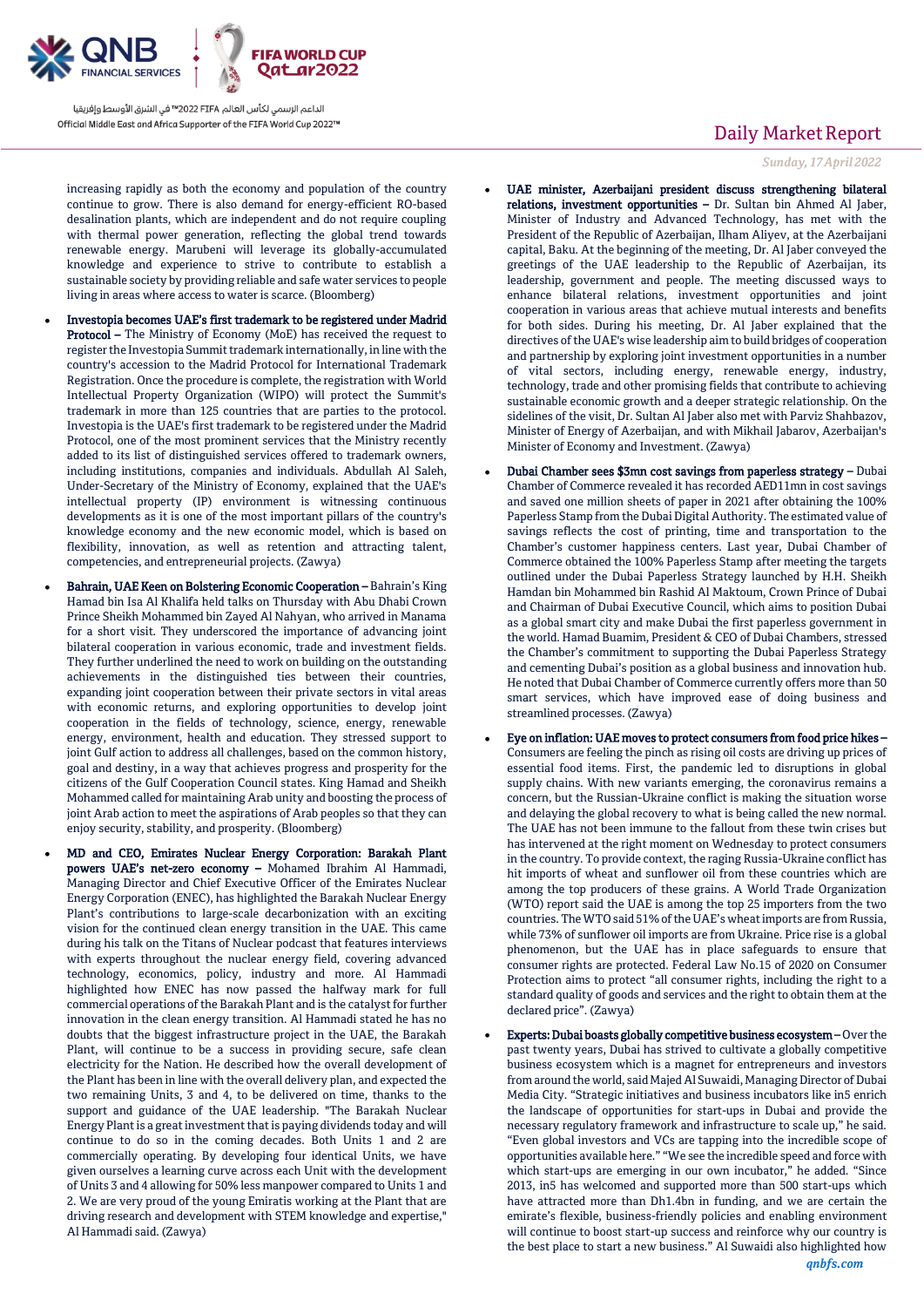

the Global Entrepreneurship Monitor (GEM) had ranked the UAE first globally in its Global Entrepreneurship Index 2022. The country climbed three spots from its fourth position global ranking in last year's report to take the top spot this year, outperforming other leading global economies listed in the report. "The UAE has earned its top ranking in this year's Global Entrepreneurship Monitor report through the foresight and focused drive of our leadership," Al Suwaidi said. (Zawya)

- UAE Congress: Digitalization is 'transforming the utilities sector' The utilities sector, an underlying facilitator for all industries, has witnessed a spike in the adoption of digital technology and it is expected to climb as power demand rises to drive economic development. Placed in this context, the World Utilities Congress, with a dedicated strategic panel on Digital Transformation and Technological Innovations, will deeper into how digitalization will transform the utilities sector. The Congress will take place on from May 9 to 11 in Abu Dhabi's Adnec, convening more than 10,000 global utilities professionals to explore critical topics, including the future of low carbon power and water supplies. Christopher Hudson, President of dmg events, the organizers of the World Utilities Congress said: "Adopting digital technologies will help utility company managers increase the efficiency of their assets, save energy and water, and lead to an overall more sustainable country." He added: "Data will also play an integral role in decision-making, both for current projects and future developments, paving the way for a new energy ecosystem." Hosted by Taqa, the global exhibition and congress provides an unrivalled platform to explore the latest products, innovations, and technological advancements across the global utilities landscape. It will bring together water and power leaders to provide insights on building resilient low carbon business models with agile automated digital operations. (Zawya)
- WB: Oman's economy on a solid path to recovery After a difficult 2020, the Sultanate of Oman's economy is on a solid path to recovery amid the easing of pandemic pressures, higher hydrocarbon outputs, and wideranging government reforms. According to the World Bank's GCC Economic Update for April 2022, "Frontloaded fiscal reforms, including VAT, and cuts in spending are expected to turn the country's fiscal and current account deficits into surpluses, starting from 2022. Downside risks include any resurgent pandemic pressures, volatility in oil prices, and slower implementation of the government's reform program. On the upside, rising hydrocarbon production, improved non-oil revenues, and the rationalization of expenditure could strengthen fiscal and external positions." The Sultanate of Oman's economy is recovering gradually from the dual impact of the pandemic and the temporary collapse in oil prices it caused. Estimates suggest that the country's overall growth reached 2.1% in 2021. Hydrocarbon GDP grew by an estimated 2.2%, driven by higher oil production due to the easing of OPEC+ cuts and the coming on stream of a new liquified gas plant in mid-2021. Non-oil GDP is estimated to have rebounded by almost 2% in 2021, signaling the recovery of domestic and external demand, aided by increased vaccine penetration that boosted the sectors most impacted by the pandemic (tourism, hospitality, and retail). (Zawya)
- Pact to enhance Oman's connectivity with global financial markets The Capital Market Authority (CMA) together with the Muscat Clearing & Depository Company SAOC (MCD) have collaborated with Euroclear Bank SA/NV based in Belgium to establish a new Euroclear international central securities depository (CSD) account in the Sultanate of Oman which will be operated by MCD. Abdullah bin Salem al Salmi, Executive President of the CMA, said, "This important initiative led by the CMA is part of our continuous efforts to enhance and develop the financial market in the Sultanate of Oman and to enhance our global connectivity to the international financial markets." Mohammed Abdulhadi, General Manager of MCD, commented, "With this collaboration with Euroclear Bank, MCD will be the sole point for all Euroclear transactions in Oman and we certainly look forward in working together with all market players to provide our cost-effective services of Euroclear." Bernard Ferran, General Manager, Europe, Middle East & Africa at Euroclear Bank, added, "We are pleased to see further advancements in the Omani financial markets with the opening of this account in Euroclear Bank which will create cross borders settlement efficiencies. "This new Euroclear account will provide Omani issuers and investors easier access to the global financial markets and Europe's biggest settlement house for securities,

# Daily Market Report

#### *Sunday, 17April 2022*

while providing global connectivity to the Muscat Stock Exchange (MSX) and MCD through the Euroclear Bank system. As such, an investor already having an MCD account in Oman does not need to incur the additional cost nor the hassle to open another CSD account with Euroclear to invest in any instruments listed in other international financial markets connected to Euroclear. In fact, it will be a more cost-effective way to maintain just one account with MCD which is connected to Euroclear Bank's system. In addition, in this initial stage, it will also widen the investors' base for Oman by enhancing the ease of access and participation from foreign investors to invest in multi-currency fixedincome instruments with Eurobond or Sukuk structures issued by the Oman government or Omani companies from Oman and listed on the MSX. (Zawya)

- Oman Coop aims to expand to 25 branches across the Sultanate Oman Coop has signed a partnership and management contract with City Centre Kuwait, with the aim of benefiting from its expertise in the retail sector, training and qualifying Omani cadres in this field, and also plans, through this partnership, to expand in all governorates of the Sultanate of Oman by about 25 branches. The contract was signed by Oman Cooperative Jamal bin Abdullah Al Mulla, Vice Chairman of the Board of Directors, while it was signed by City Centre Kuwait Company Adel Al-Ghanim, Chairman of the Board of Directors of the company, in the presence of His Excellency Dr. Saleh bin Amer Al Kharusi, Oman's ambassador to the State of Kuwait, and a number of officials from both sides. His Excellency the Ambassador of the Sultanate of Oman accredited to the State of Kuwait stressed the importance of this partnership, which is an important step in extending growing and advanced economic relations between the two brotherly countries, whether at the governmental level or the private sector. For his part, Jamal Al Mulla said that "Oman Coop" aims, through this partnership, to expand in all governorates of the Sultanate by about 25 branches and transform into a public joint stock company during the next 10 years, explaining that the partnership is of great importance to the retail sector in the Sultanate of Oman, which will contribute effectively To achieve its great ambitions by benefiting from the expertise of the Kuwaiti company, which operates 4 cooperative societies in Kuwait, with annual sales estimated at 110mn Omani riyals. (Zawya)
- Integrated project to stimulate agriculture sector in South Batinah To achieve self-sufficiency in food and attract foreign investments, the Ministry of Agriculture and Fisheries and Water Resources (WAFWR) is planning to implement an integrated project for the production and marketing of vegetables and fruits in South Batinah. Amer al Shibli, director general of the Directorate of Agriculture and Fisheries and Water Resources in South Batinah, said that the directorate is currently seeking to find local investors to work on new projects for the development of the governorate. The ministry seeks to establish an integrated system for the production and marketing of vegetables and fruits, except for dates, by establishing four collection centers, three collection and packaging centers, a model central administration building, and establishing 80 retail stores for Omani vegetables, fruits and other food items. The directorate also seeks to establish a company for poultry, livestock and for goat milk production, as well as to find investments in the field of fish farming in partnership with the private sector. (Zawya)
- Arrivals to Oman skyrocket 400% in 2022 The number of people arriving in Oman has shot up by more than 400 percent in February 2022 compared to the same month a year ago. 122,000 people came to Oman in February 2022 compared to just 23,000 in 2021, reflecting a 432.4% increase in arrivals to the country, according to figures published by the National Centre for Statistics and Information (NCSI). In both January and February put together, some 230,000 people came to Oman while 606,000 left the country. Nationals of the other five Gulf Cooperation Council countries (UAE, Qatar, Kuwait, Saudi Arabia and Bahrain) accounted for 45,148 people (36.9 %) entering Oman, while Indian nationals accounted for 12.7% of the arrivals. Citizens of France (4.2%) and Britain (four percent) also formed a portion of the incoming people. (Zawya)
- Travel boom: 432% increase in visitors in Oman; hotel revenues up 136% in February - Close to 122,000 travelers visited Oman in February this year, an increase of 432% compared to February 2021, while revenue of 3 to 5-star hotels grew by 135.9% in the same period. The number of visitors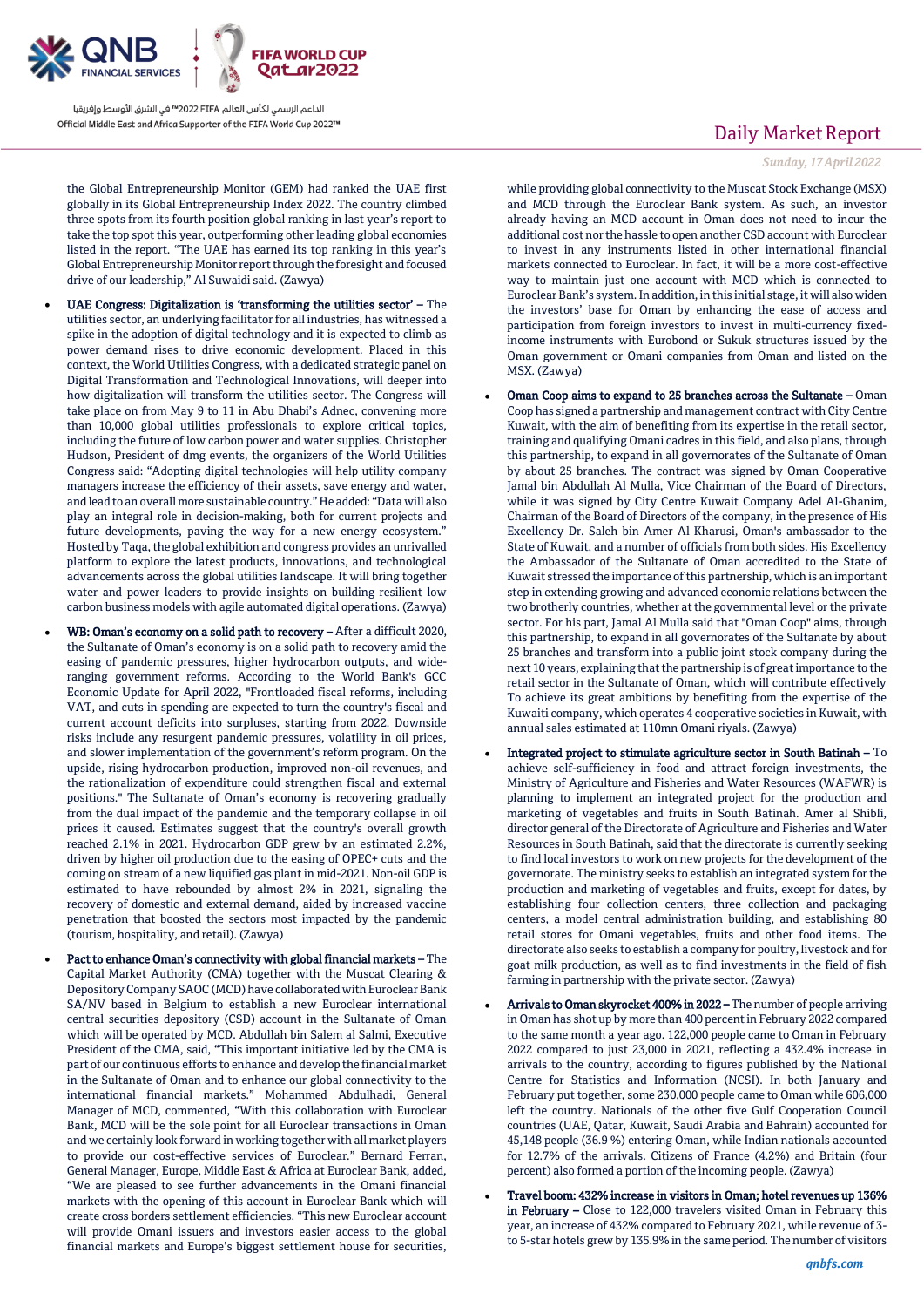

to the sultanate in February 2021 was 23,000. According to the National Centre for Statistics and Information (NCSI), a total of 230,000 travelers visited and 606,000 people departed Oman in 2022 until the end of February. According to the latest figures released by NCSI, GCC citizens were among the top nationalities that visited the sultanate until the end of February 2022, followed by Indian, French, and British nationals. While 45,148 GCC citizens visited Oman in this period, Indian visitors were second in number, accounting for 12.7% of the visitors, followed by French (4.2%), and British (4%) nationals. The data shows that 305,000 people left the sultanate in February, with Omanis accounting for 61.7% of the total outbound visitors. The data also revealed that revenues of 3 to 5-star hotels was RO16mn in February 2022, compared to RO7mn in the same month in 2021 – an increase of 135.9%. The number of guests in this category of hotels was 162,000, compared to 90,000 guests in the same period in 2021 – an increase of 79.1%. Occupancy rate in these hotels was 52.5%, compared to 39.1% in the same month of 2021, accounting for an increase of 34.4%. (Zawya)

- Bahrain's economic growth speeds  $up$  Bahrain's economic expansion gathered pace in the first quarter this year after a strong close to 2021, shows the latest data from the Finance and National Economy Ministry. Releasing a summary of the performance of key indicators during Q1- 2022, the ministry said yesterday that the latest numbers are better than pre-pandemic 2019 benchmarks. In the tourism and hospitality sector, the average occupancy rate in 4 and 5-stars hotels was 55 per cent while the number of mall visitors increased by 26.9% when compared with the same quarter last year. The sector was the worst-hit by the impact of the Covid-19 pandemic, shrinking by 20.4% in Q1-2021, when average occupancy at four-star hotels was 43.5%. Another sign of the turnaround is the 35.4% increase in new commercial licenses during the first three months of the year, as also the value of sales using Bahrain ATM cards increasing by 4.2%. In international trade, the total value of exports rose 64.7% during Q1-2022 from the same period last year. The ministry described the growth in financial services seen this February as "remarkable" with transactions using Fawri and Fawri+ services, enabled by the electronic fund transfer system (EFTS), continuing to see substantial growth.  $(Za$ wya)
- Kuwait's cash reserve with the IMF remains same as end of last year Kuwait's cash reserve with the International Monetary Fund (IMF) in January maintained the same level of KD 236.5mn as last November and December. It is the same record level achieved in July, according to the Central Bank of Kuwait's data for January 2022, reports Al-Anba daily. On an annual basis, the volume of Kuwaiti reserves deposited with the IMF increased by 7.9% at the end of January, at a value of KD 17.3mn, compared to their level of KD 219.2mn at the end of January 2021. The status of the reserve in IMF consists of the reserve tranche, that is the amount of foreign currency that a member country may withdraw from IMF within a short period, and the debt to IMF (according to a loan agreement) in the account of public resources, which are at the disposal of the member country. This includes the reporting country's lending to the IMF under the General Agreements to Borrow, and the New Agreements to Borrow. The claims on the fund released in SDRs are foreign currency claims. The volume of special drawing rights during the month of January also maintained the same levels of the past four months, reaching KD 1.36bn, which are international reserve assets created by the IMF as a supplementary reserve asset to the reserve assets of the member countries of the fund. The fund distributes the special drawing rights among its members on the basis of the rate of their shares in the fund. The total foreign currency and deposits abroad increased in January to reach KD 12.21bn, which is an increase of 1.8% compared to KD 11.99bn in December 2021. Deposits here are the ones available on demand, which are deposits available with foreign central banks, the Bank for International Settlements and other banks. The currency also consists of paper money and coins in circulation from foreign currencies and generally used to make payments, with the exception of commemorative coins. (Zawya)
	- Kuwaiti banks' credit growth hits record levels in February Credit at Kuwaiti banks witnessed a monthly increase during February, reaching its highest level in history, recording a level of KD 43.162bn, an increase of 1.04%, equivalent to KD 448mn, compared to last January, in which

# Daily Market Report

#### *Sunday, 17April 2022*

credit was at a level of KD 42.714bn, while credit increased annually by 7.87 %, with a value of KD 3.152bn, compared to its levels in February 2021, during which the level of KD 40bn was recorded, according to the data of the Central Bank of Kuwait for the month of February 2022, reports Al- Anba daily. The Central Bank's data shows consumer loans directed towards the purchase of durable goods and cars witnessed a slight monthly decline by 0.01% or KD 300,000 during February, to reach KD 1.837 bn, compared to KD 1.838bn last January, while recording a significant annual growth of 14.03% compared to February levels of last year, amounting to KD 1.611bn. (Zawya)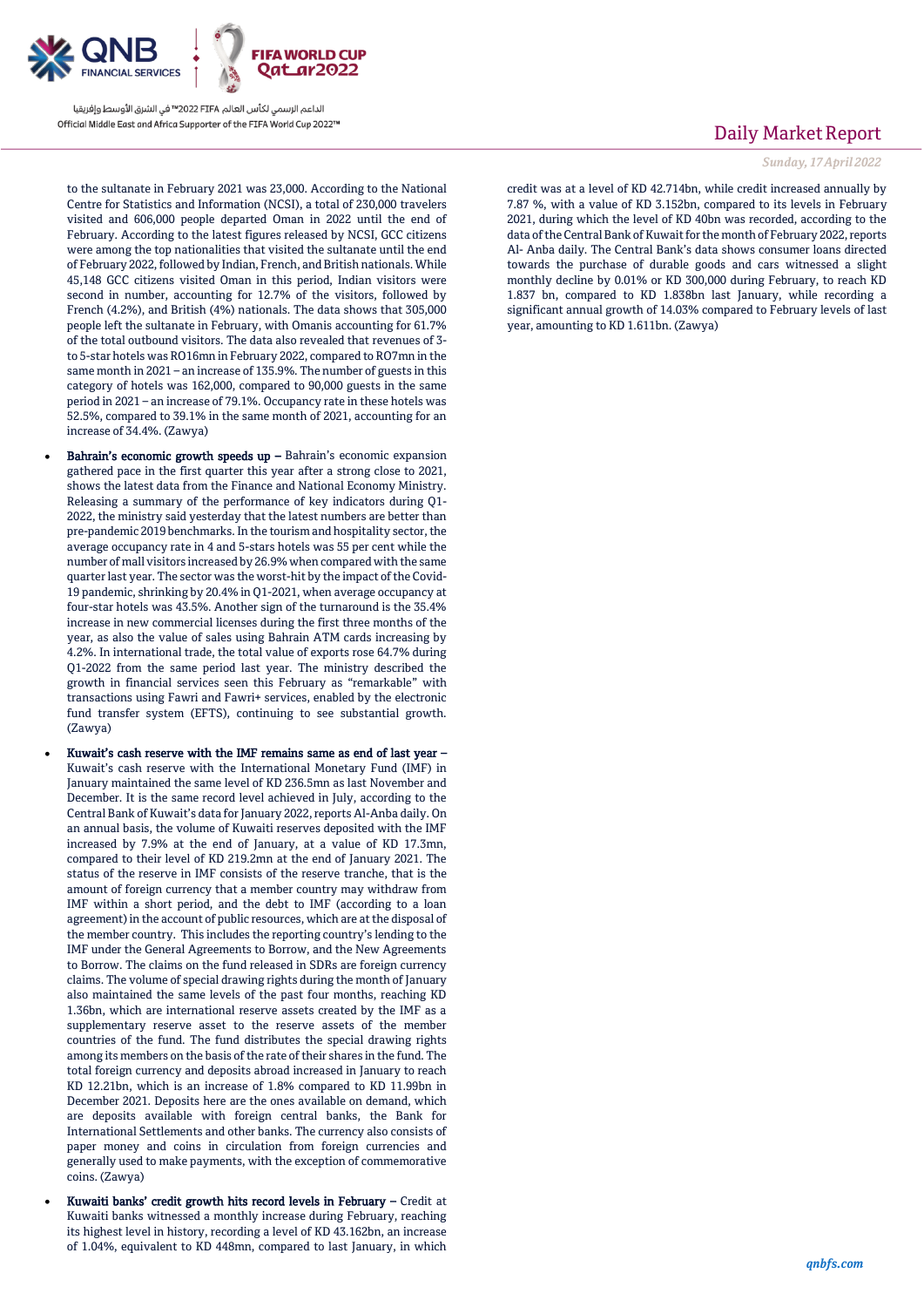

# Daily Market Report

*Sunday, 17April 2022*

## *Rebased Performance*





*Source: Bloomberg*

*Daily Index Performance*

#### *Source: Bloomberg*

| <b>Asset/Currency Performance</b>    | Close (\$) | 1D%   | WTD%  | YTD%  |
|--------------------------------------|------------|-------|-------|-------|
| Gold/Ounce                           | 1,978.24   | 0.2   | 1.6   | 8.1   |
| Silver/Ounce                         | 25.55      | (0.5) | 3.1   | 9.6   |
| Crude Oil (Brent)/Barrel (FM Future) | 111.70     | 0.0   | 8.7   | 43.6  |
| Crude Oil (WTI)/Barrel (FM Future)   | 106.95     | 0.0   | 8.8   | 42.2  |
| Natural Gas (Henry Hub)/MMBtu        | 6.90       | 0.0   | 9.5   | 88.5  |
| LPG Propane (Arab Gulf)/Ton          | 136.75     | 0.0   | 6.8   | 21.8  |
| LPG Butane (Arab Gulf)/Ton           | 143.63     | 0.0   | 5.5   | 3.1   |
| Euro                                 | 1.08       | (0.2) | (0.6) | (4.9) |
| Yen                                  | 126.46     | 0.5   | 1.7   | 9.9   |
| <b>GBP</b>                           | 1.31       | (0.1) | 0.3   | (3.5) |
| <b>CHF</b>                           | 1.06       | (0.1) | (0.9) | (3.3) |
| AUD                                  | 0.74       | (0.3) | (0.8) | 1.8   |
| <b>USD Index</b>                     | 100.50     | 0.2   | 0.7   | 5.0   |
| $RUB*$                               | 118.69     | 0.0   | 0.0   | 58.9  |
| <b>BRL</b>                           | 0.21       | 0.0   | (0.0) | 18.5  |

### *Source: Bloomberg*

| <b>Global Indices Performance</b> | <b>Close</b> | 1D%*  | WTD%*  | YTD%*  |
|-----------------------------------|--------------|-------|--------|--------|
| <b>MSCI World Index</b>           | 2,959.67     | (0.0) | (1.7)  | (8.4)  |
| DJ Industrial*                    | 34,451.23    | 0.0   | (0.8)  | (5.2)  |
| S&P 500*                          | 4,392.59     | 0.0   | (2.1)  | (7.8)  |
| NASDAQ 100*                       | 13,351.08    | 0.0   | (2.6)  | (14.7) |
| <b>STOXX 600*</b>                 | 459.82       | 0.0   | (0.8)  | (10.5) |
| DAX*                              | 14,163.85    | 0.0   | (1.3)  | (14.8) |
| <b>FTSE 100*</b>                  | 7,616.38     | 0.0   | (0.5)  | (0.5)  |
| <b>CAC 40*</b>                    | 6,589.35     | 0.0   | 0.1    | (12.5) |
| Nikkei                            | 27,093.19    | (0.7) | (1.2)  | (14.2) |
| <b>MSCI EM</b>                    | 1,112.90     | (0.4) | (1.3)  | (9.7)  |
| <b>SHANGHAI SE Composite</b>      | 3,211.25     | (0.3) | (1.3)  | (12.0) |
| HANG SENG*                        | 21,518.08    | 0.0   | (1.7)  | (8.6)  |
| <b>BSE SENSEX*</b>                | 58,338.93    | 0.0   | (2.0)  | (1.9)  |
| Bovespa*                          | 116,181.61   | 0.0   | (1.2)  | 30.8   |
| <b>RTS</b>                        | 955.46       | 1.5   | (11.5) | (40.1) |

*Source: Bloomberg (\*\$ adjusted returns, \*Market was closed on April 15, 2022, on account of Good Friday)*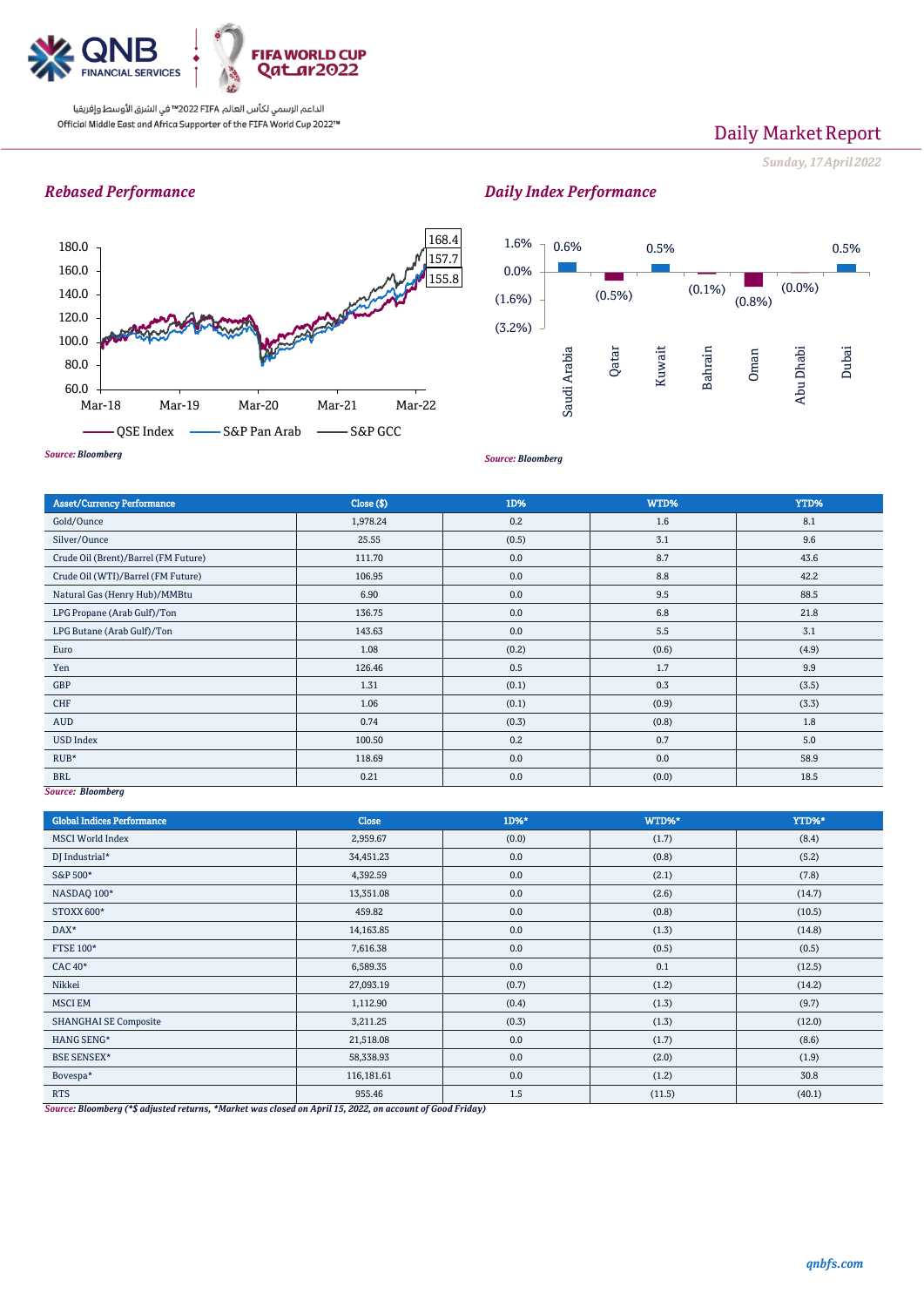

Daily Market Report

*Sunday, 17April 2022*

### *Contacts*

QNB Financial Services Co. W.L.L. Contact Center: (+974) 4476 6666 [info@qnbfs.com.qa](mailto:info@qnbfs.com.qa) Doha, Qatar

Saugata Sarkar, CFA, CAIA Head of Research [saugata.sarkar@qnbfs.com.qa](mailto:saugata.sarkar@qnbfs.com.qa)

Shahan Keushgerian Senior Research Analyst [shahan.keushgerian@qnbfs.com.qa](mailto:shahan.keushgerian@qnbfs.com.qa)

*Disclaimer and Copyright Notice:* This publication has been prepared by QNB Financial Services Co. W.L.L. ("QNBFS") a wholly-owned subsidiary of Qatar National Bank (Q.P.S.C.). QNBFS is regulated by the Qatar Financial Markets Authority and the Qatar Exchange. Qatar National Bank (Q.P.S.C.) is regulated by the Qatar Central Bank. This publication expresses the views and opinions of QNBFS at a given time only. It is not an offer, promotion or recommendation to buy or sell securities or other investments, nor is it intended to constitute legal, tax, accounting, or financial advice. QNBFS accepts no liability whatsoever for any direct or indirect losses arisingfrom use of this report. Any investment decision should depend on the individual circumstances of the investor and be based on specifically engaged investment advice. We therefore strongly advise potential investors to seek independent professional advice before making any investment decision. Although the information in this report has been obtained from sources that QNBFS believes to be reliable, we have notindependently verified such information and it may not be accurate or complete. QNBFS does not make any representations or warrantiesastotheaccuracyandcompletenessofthe informationitmay contain, and declines any liability in that respect. For reports dealing with Technical Analysis, expressed opinions and/or recommendations may be different or contrary to the opinions/recommen-dations of QNBFS Fundamental Research as aresult of depending solelyonthehistoricaltechnicaldata(priceandvolume).QNBFS reserves therighttoamendtheviewsandopinionsexpressedinthispublicationat anytime.Itmayalsoexpressviewpointsormake investment decisions that differ significantly from, or even contradict, the views and opinions included in this report. This report may not be reproduced in whole or in part without permission from QNBFS.

*COPYRIGHT: No part of this document may be reproduced without the explicit written permission of QNBFS.*